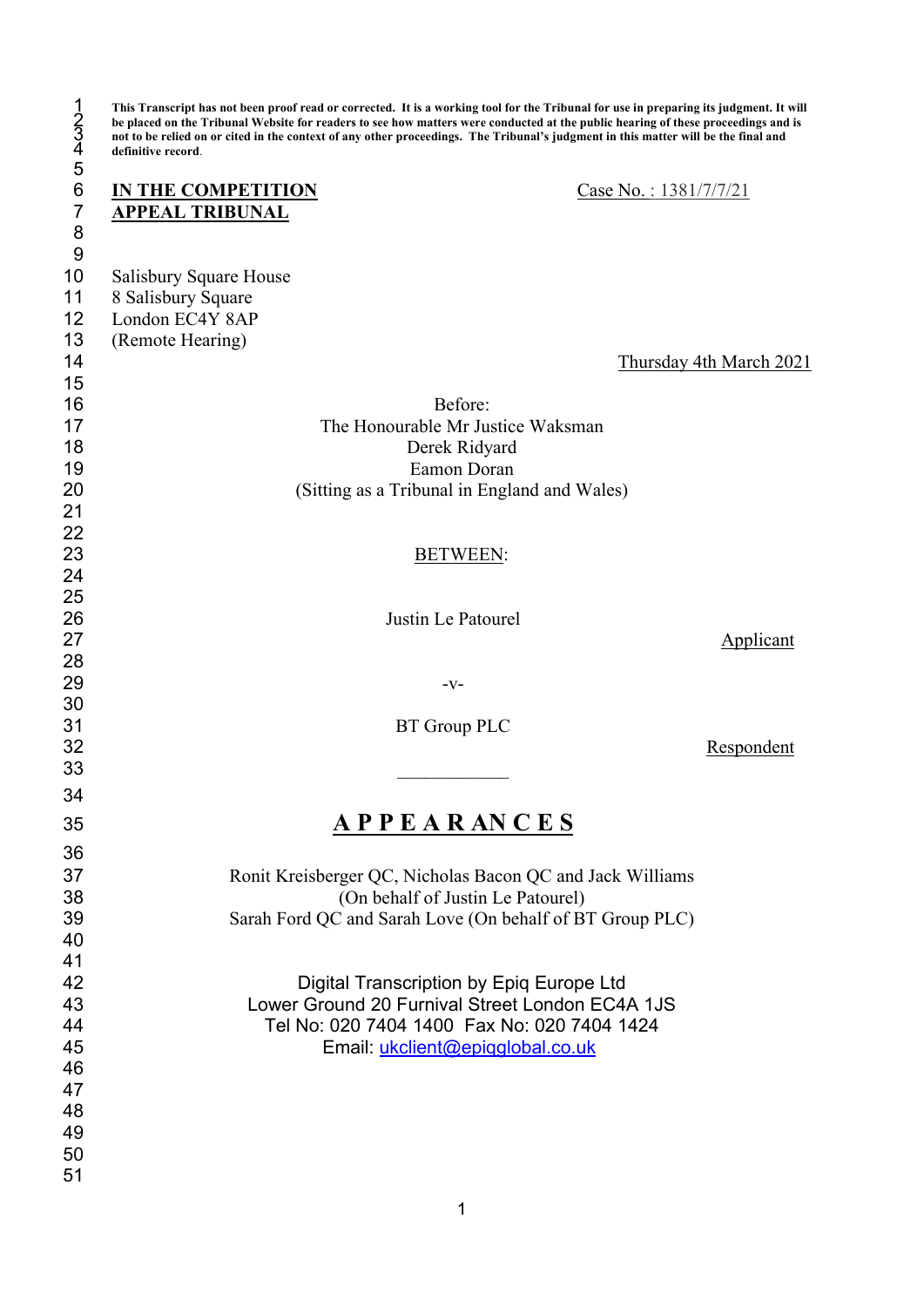| $\mathbf 1$<br>$\frac{2}{3}$ | Thursday, 4 March 2021                                                                   |
|------------------------------|------------------------------------------------------------------------------------------|
| $\overline{\mathbf{4}}$      | (10.30 am)                                                                               |
| 5                            | <b>Case management conference</b>                                                        |
| $6\phantom{1}6$              | Good morning, everyone. I hope you can hear me.<br>THE CHAIRMAN:<br>l am                 |
| $\overline{7}$               | Mr Justice Waksman and I, together with Mr Doran and Mr Ridyard, comprise                |
| 8                            | this tribunal. Before we start, let me just read out the usual warning about             |
| $\overline{9}$               | remote proceedings such as this. Although the case is being heard remotely,              |
| 10                           | it is of course a full tribunal hearing in just the same way as if everyone was          |
| 11                           | here present in a courtroom. An official transcript will be produced in the              |
| 12                           | usual way, but it's prohibited for anyone to make an unauthorised recording,             |
| 13                           | audio or video, of the proceedings and that is punishable as a contempt of               |
| 14                           | court.                                                                                   |
| 15                           | In the courts of the course of the hearing it may be necessary for I to confer with the  |
| 16                           | other tribunal members, we will do so by accessing a separate retiring room,             |
| 17                           | I will tell you if that is going to happen, we will then disappear and reappear          |
| 18                           | shortly afterwards.                                                                      |
| 19                           | I'm grateful for all the materials that have been provided by both sides. As both        |
| 20                           | sides have spent some time on the issue of when the CPO application should               |
| 21                           | be heard I intend to deal with that first. In order to do so we need to have             |
| 22                           | an idea of how long it's thought to take, bearing in mind the guidance that it           |
| 23                           | shouldn't usually take more than two days.                                               |
| 24                           | Can I first of all ask, Ms Kreisberger, are you content that it is a matter which can be |
| 25                           | dealt with in two days?                                                                  |
| 26                           | MS KREISBERGER: Thank you, sir, yes we are. That is this line with our proposal.         |
| 27                           | One matter which we might come on to, which would be helpful to know, sir, from          |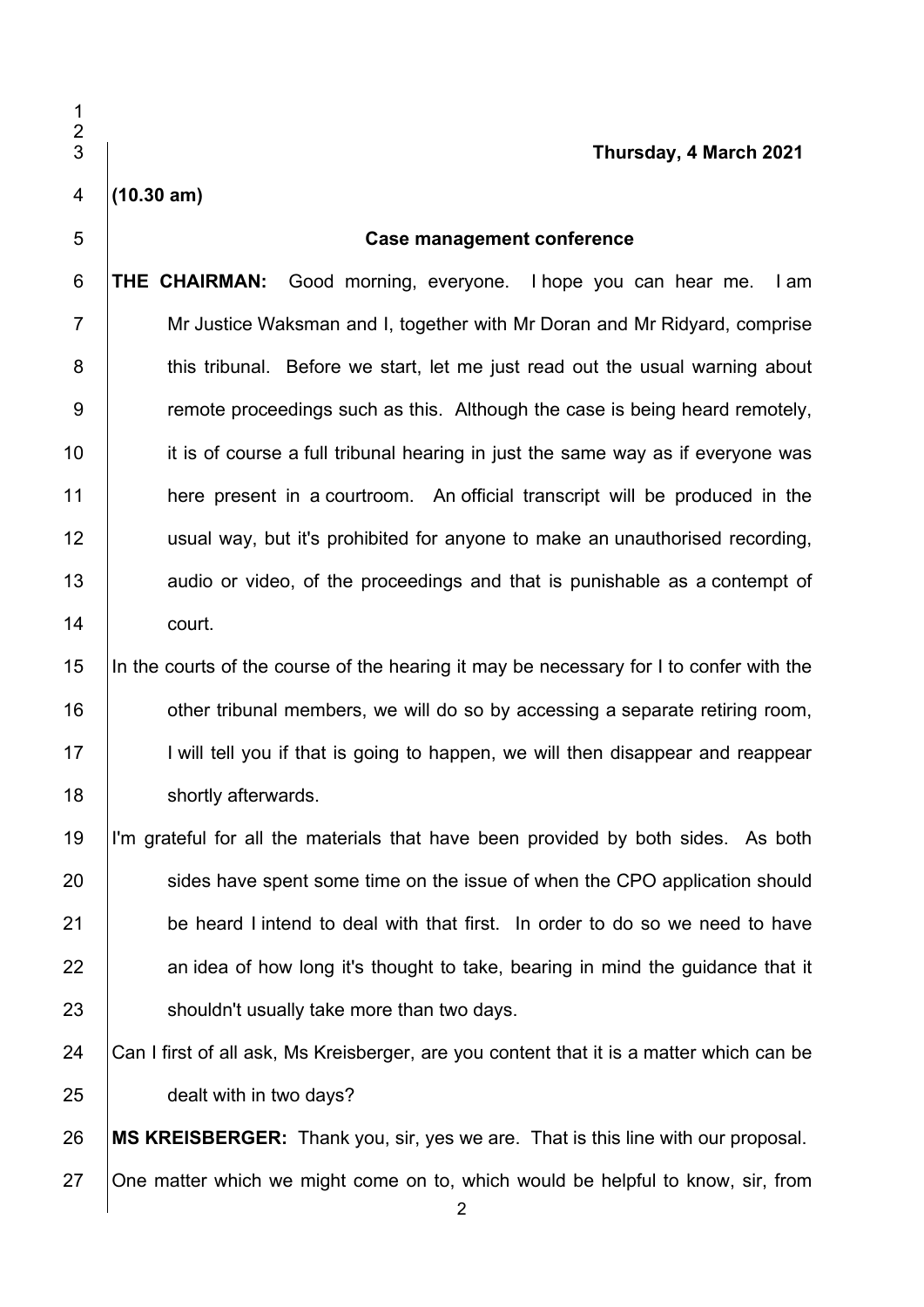1 Ms Ford is whether BT will be making an application to strike out, because 2  $\parallel$  that would, according to the guidance, generally be heard at the CPO hearing 3 **and should be brought promptly of course.** 

4 **THE CHAIRMAN:** Yes. Thank you very much.

5 Ms Ford, can I turn to you please. I think the most helpful way is if you can indicate 6 what the particular issues are that you would wish to raise at the hearing of 7 **the CPO application.** 

 **MS FORD:** Sir, as the tribunal appreciates we are at a relatively early stage in our **Fig. 2** review and consideration of this claim. So I'm not in a position to give any sort **1** of definitive indication as to the matters that we consider it would be **necessary to raise.** For that reason we don't at the moment have a basis to 12 Suggest that more than two days would be necessary. I'm in particular not in 13 a position at the moment to say whether or not we would seek to strike out, although that is certainly a matter that is under consideration.

15 **THE CHAIRMAN:** Right. Thank you. That's helpful, because one of the things 16 which any pre-application CMC has to deal with is setting a date for the 17 **A** application. We will do that today. On the basis that at the moment you are 18 **18** 18 not in a position to say it's more than two days, I think that allows us then to 19 move to -- since this has generated quite a lot of content, I need to explain 20 how various dates have come about. That is because in the middle of May 21 | I commence a two-and-a-half month trial. That is why I was anxious to see if 22 it was appropriate for both sides to have something before the middle of May. 23 I vould be able to accommodate it much more easily than afterwards, that is  $24$  the sole reason why I took the view, which was the view of the whole tribunal, 25 to see if anything could be done on those dates, it's by no means writ in stone. 26 That said, I have some availability in the course of my trial, provided that it's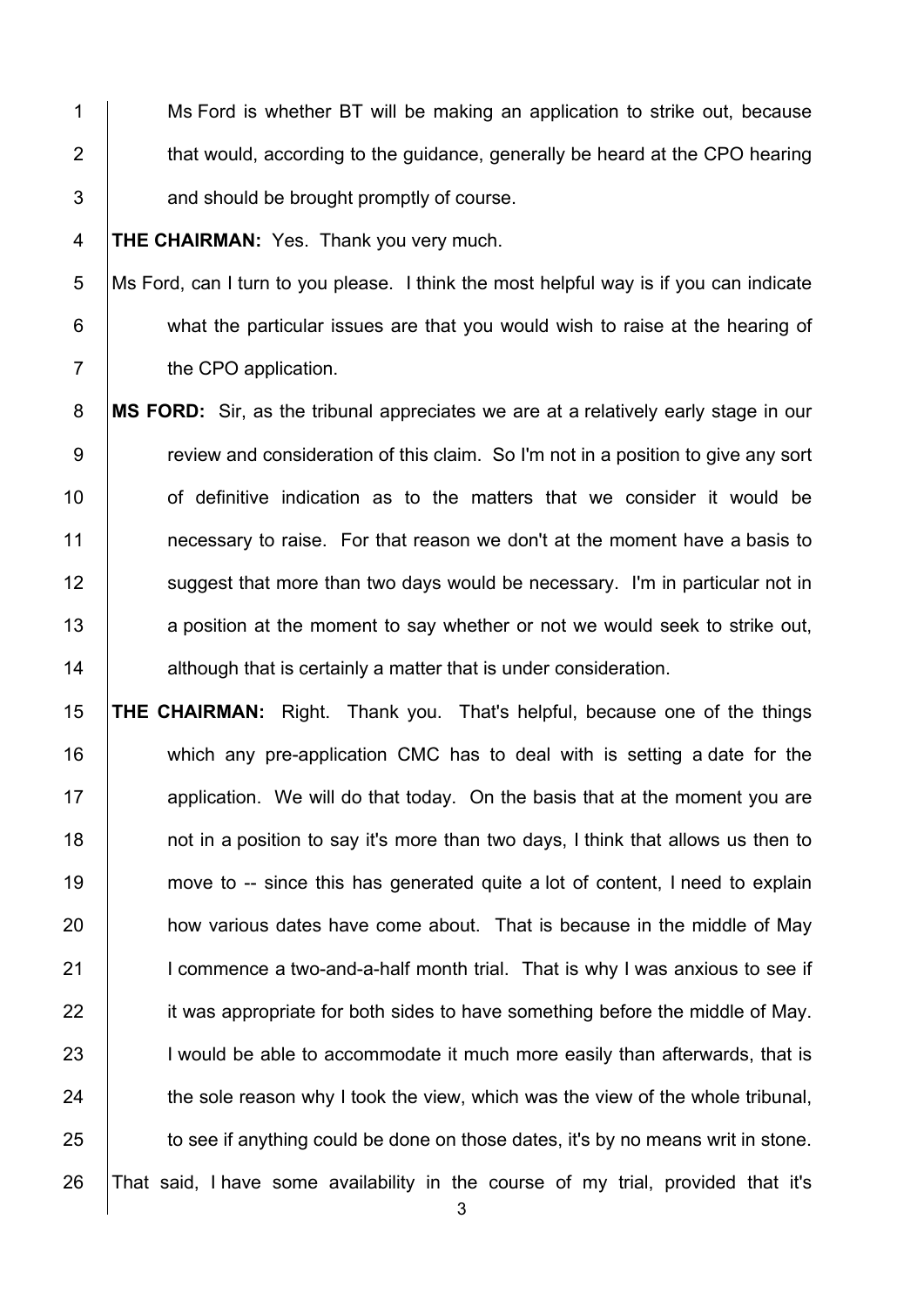1 a two-day hearing -- which at the moment we seem to be agreed it is -- on  $\parallel$  a Thursday and a Friday, because my trial doesn't sit on a Friday.

3 I know that various dates in June and July have been swapped around. Can I just --4 I I will hear Ms Kreisberger if she wishes to make the submissions still that it should be done in late April or May, but to try and shortcut this can I just tell everyone that the tribunal could do: 1 and 2 July; 8 and 9 July; 15 and 16 July; **Fig. 24** and also, if necessary, 24 and 25 June. Those dates correspond with some **b** of the windows which BT proposed, although, Ms Kreisberger, from your side 9 there was a suggestion that most of those dates couldn't be done but I don't 10 know how definitive that is. If this matter, subject to any argument about May, 11 is to be dealt with before the long vacation, and it is the tribunal's strong view **that it should be, then those are essentially the dates we can offer.** 

 Ms Ford, can I just while I've been speaking to you, is that something which in the **14** course of this hearing you can check availability on for those dates?

 **MS FORD:** Sir, I'm sure we can. Two of those dates correspond with dates that we **have indicated were already available, those are 1 and 2 July and 24 and** 17 | 25 June. We can provisionally assume those will be fine and I will ask those 18 who are metaphorically behind me to check the other dates.

**THE CHAIRMAN:** Then I need to revert to you, Ms Kreisberger.

**MS KREISBERGER:** Thank you, sir.

21 Sir, could I just mention that the audio seems to be coming and going a little at your end. I'm happy to plough on. It's been mentioned by those behind me. I'm 23 mot having any difficulty making out what's been said, I think there is something of delay.

 **THE CHAIRMAN:** Right. Thank you. All I have been able to do is increase the **volume at my end.**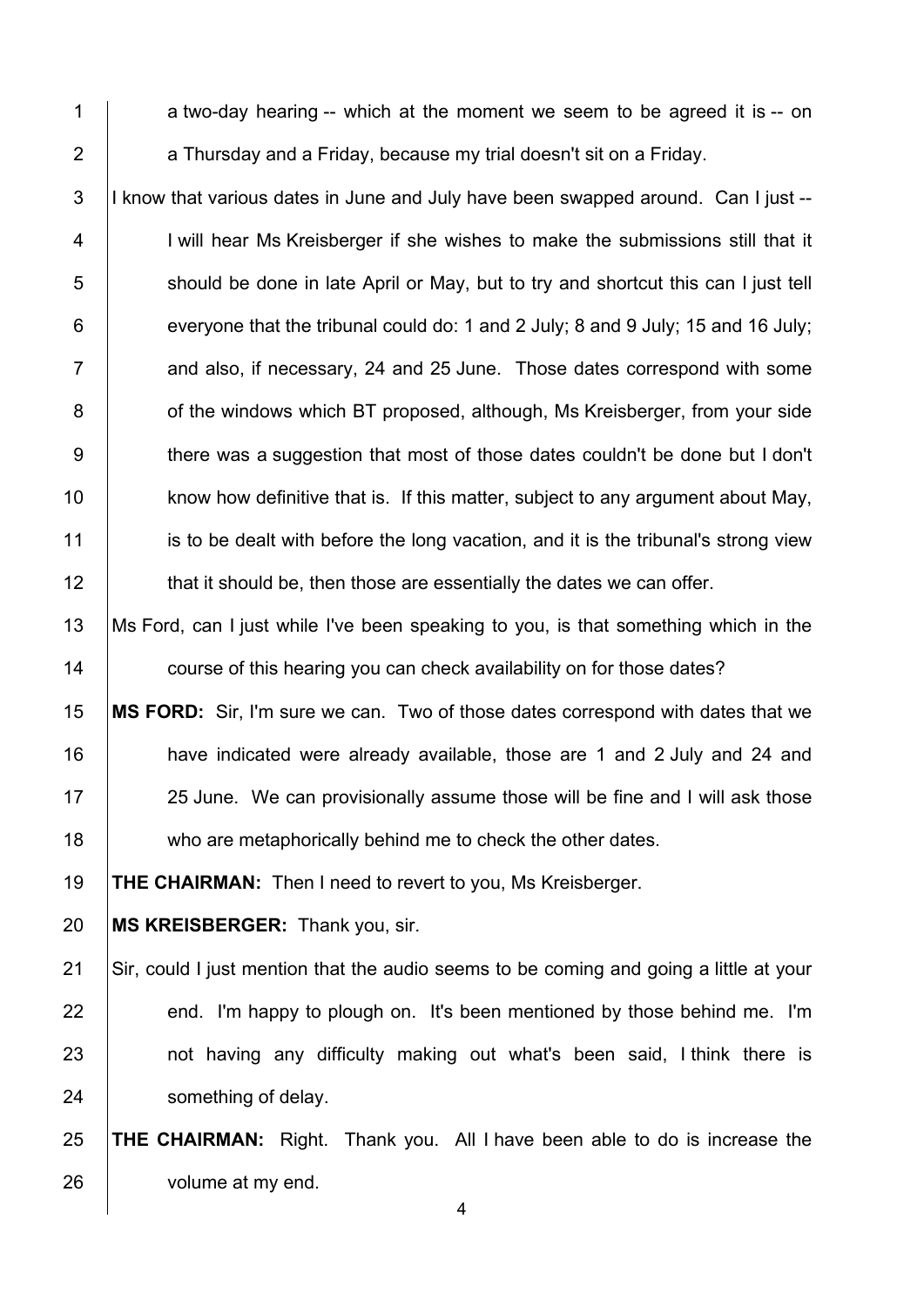| $\mathbf 1$    | Just give me one moment to see if there's anything further I can do on that. (Pause)      |  |
|----------------|-------------------------------------------------------------------------------------------|--|
| $\overline{2}$ | I don't think that there is. The only thing I can do is try and switch microphones. Just  |  |
| 3              | give me a moment and then, Ms Kreisberger, you can tell me by way of                      |  |
| 4              | example whether  (Pause)                                                                  |  |
| 5              | Can you hear me now?                                                                      |  |
| 6              | MS KREISBERGER: I now have an echo on the line.                                           |  |
| $\overline{7}$ | <b>THE CHAIRMAN:</b> That will be because somebody hasn't muted and of course             |  |
| 8              | I should I think all the participants will be muted from the CAT then.                    |  |
| $9\,$          | Ms Ford, can you hear me all right?                                                       |  |
| 10             | MS FORD: Sir, yes, I can hear you.                                                        |  |
| 11             | <b>THE CHAIRMAN:</b> Well let's try and persevere, Ms Kreisberger --                      |  |
| 12             | MS KREISBERGER: I'm grateful.                                                             |  |
| 13             | <b>THE CHAIRMAN: -- on the question of dates.</b>                                         |  |
| 14             | MS KREISBERGER: Could I just go back to a couple of dates, just to check                  |  |
| 15             | whether they might be in play as well, given your indication about Thursdays              |  |
| 16             | and Fridays, sir.                                                                         |  |
| 17             | 27 and 28 May, are those in play at all? I can give an assurance now that those           |  |
| 18             | would be fine.                                                                            |  |
| 19             | <b>THE CHAIRMAN:</b> Just a moment. (Pause)                                               |  |
| 20             | That's going to prove problematic because that is the first week of the trial, which will |  |
| 21             | consist of openings. I don't want to find that because there is then a gap for            |  |
| 22             | the vacation and then I start the evidence on the 7th, and at the moment the              |  |
| 23             | intention is that there is a full four days on opening and I can't really start           |  |
| 24             | splitting that up I'm afraid.                                                             |  |
| 25             | MS KREISBERGER: Understood.                                                               |  |
| 26             | Then as we go into June, was 24th to 25th on your list as possible<br>5                   |  |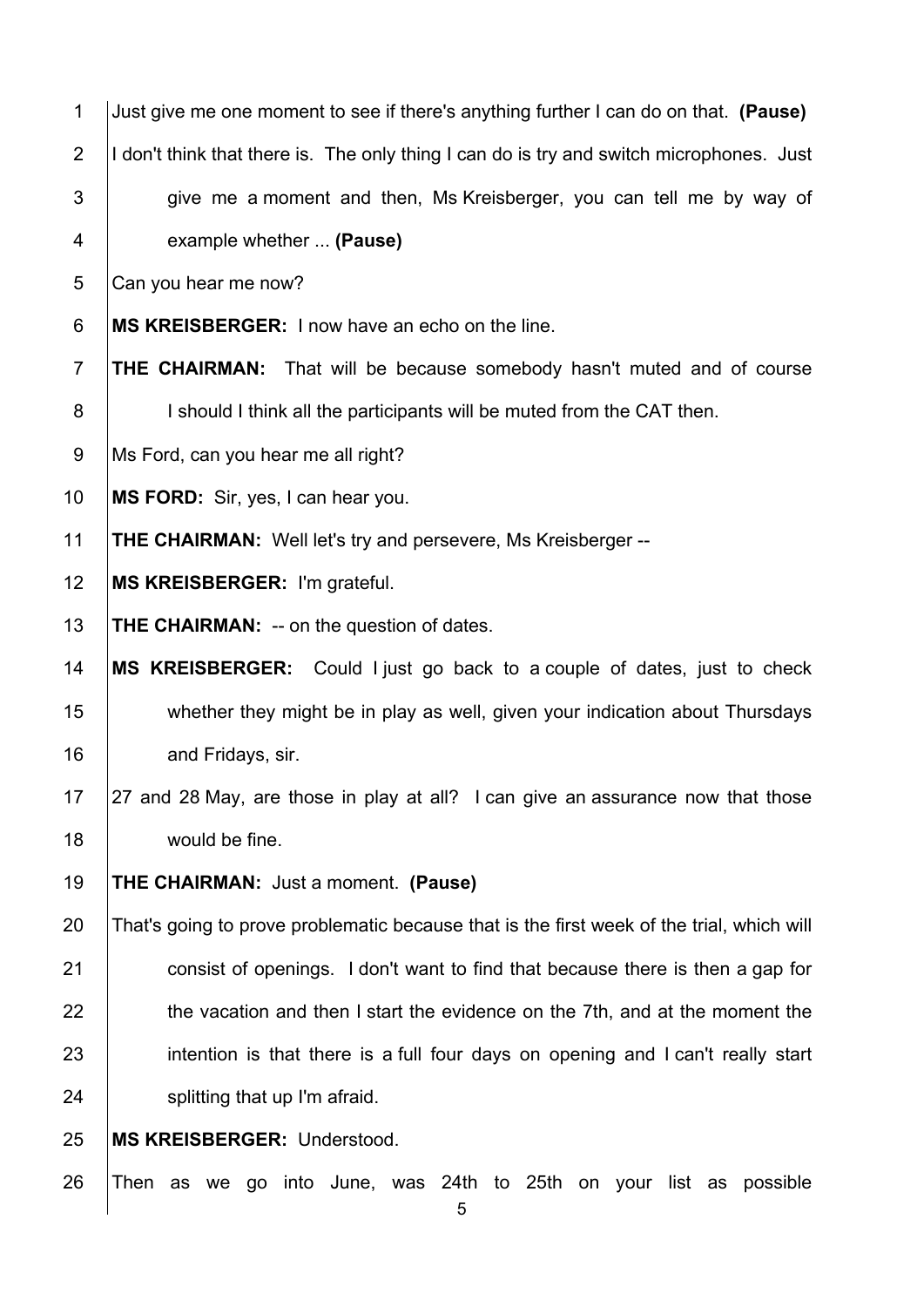1 | Thursdays/Fridays?

**THE CHAIRMAN:** Yes, it is. It's also on BT's list.

 **MS KREISBERGER:** Yes. I think those are the dates that would be workable, of **the menu currently on offer.** 

 **THE CHAIRMAN:** Right. Good. Well, we will proceed on the basis of the **iddications that we now have from both parties that that is when the hearing**   $\parallel$  will be. It's vital for me to have that today, because I have a pre-trial hearing **on my trial tomorrow.** 

 If we then stay with that, what we could usefully do is go straight to the pre-hearing 10 directions as far as the CPO is concerned. I know there's the question of 11 amendment, I want to put that to one side at the moment. We'll come back to that.

 Ms Kreisberger, I've been working off your draft order. It doesn't really matter 14 whose, because it is simply a question of filling in the dates. But on that draft **order** -- we'll come back to disclosure in a moment -- item 5 is, "The **Fig. 7** respondent file and serve its response, including any evidence by 4.00 pm".

 We need to work backwards really. But how long do you say you need for your **Ford?** response, Ms Ford?

 **MS FORD:** Sir, we envisage working backwards from the hearing date. If the 20 tribunal puts in for example skeletons either a week or two weeks before --

**THE CHAIRMAN:** Yes.

 **MS FORD:** -- one would then need to leave perhaps two weeks for the PTR's reply. 23 We would suggest that our response should then be to enable those two 24 demands to be met.

### **THE CHAIRMAN:** Let's just see, the PTR's proposal is that the reply comes 14 days **after the response from BT.**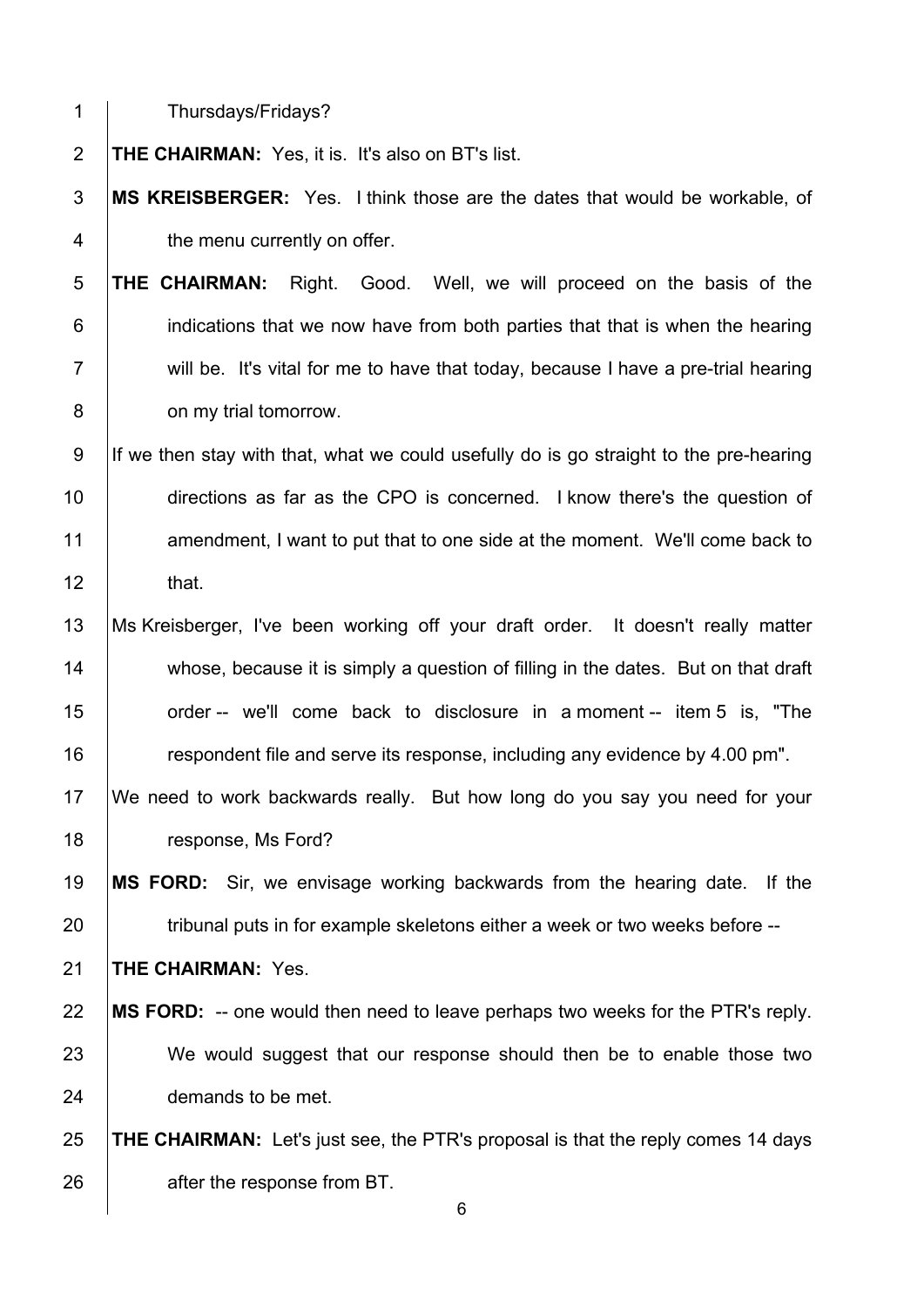| $\mathbf 1$    | MS KREISBERGER: Sir, I think we would ask for more time on this extended               |
|----------------|----------------------------------------------------------------------------------------|
| $\overline{2}$ | timetable. That was really a proposal to accommodate an April date. We                 |
| 3              | would be looking for something in the order of -- I have some suggestions on           |
| 4              | dates -- three weeks as a minimum --                                                   |
| $\sqrt{5}$     | <b>THE CHAIRMAN: All right.</b>                                                        |
| 6              | <b>MS KREISBERGER: -- on this timetable.</b>                                           |
| $\overline{7}$ | <b>THE CHAIRMAN:</b> Well let's actually work from the beginning then. Let's work from |
| 8              | now. When do you say you can put in your response, Ms Ford? We are now                 |
| $9\,$          | at the beginning of March.                                                             |
| 10             | MS FORD: Sir, I wonder if I can take instructions on that particular --                |
| 11             | <b>THE CHAIRMAN:</b> I would have thought that -- before you take instructions -- what |
| 12             | we ought to be looking for is really no later than mid to late April, on the basis     |
| 13             | that that is effectively going to give another six weeks, because that would           |
| 14             | mean that the reply comes in some time in May, everybody needs to consider             |
| 15             | those documents before then dealing with skeleton arguments and the like. If           |
| 16             | you'd like to take instructions on that basis, Ms Ford, that would be helpful.         |
| 17             | MS KREISBERGER: Sir, if it's helpful we sketched out a timeline to 14 June,            |
| 18             | because that was another date being mooted. Shall I set those suggestions              |
| 19             | out, because they're quite close to where we are now.                                  |
| 20             | <b>THE CHAIRMAN: Right.</b>                                                            |
| 21             | <b>MS KREISBERGER:</b> On that basis we would suggest: the response by no later        |
| 22             | than 16 April, which is exactly in line with your proposal, sir; the reply then by     |
| 23             | 12 May; we then have objections by 14 May; and then on this timeline we                |
| 24             | have skeleton arguments by 2 June, that would move to 10 June I think,                 |
| 25             | which would give 14 days.                                                              |

**THE CHAIRMAN:** All right. Let's pause there and let Ms Ford take some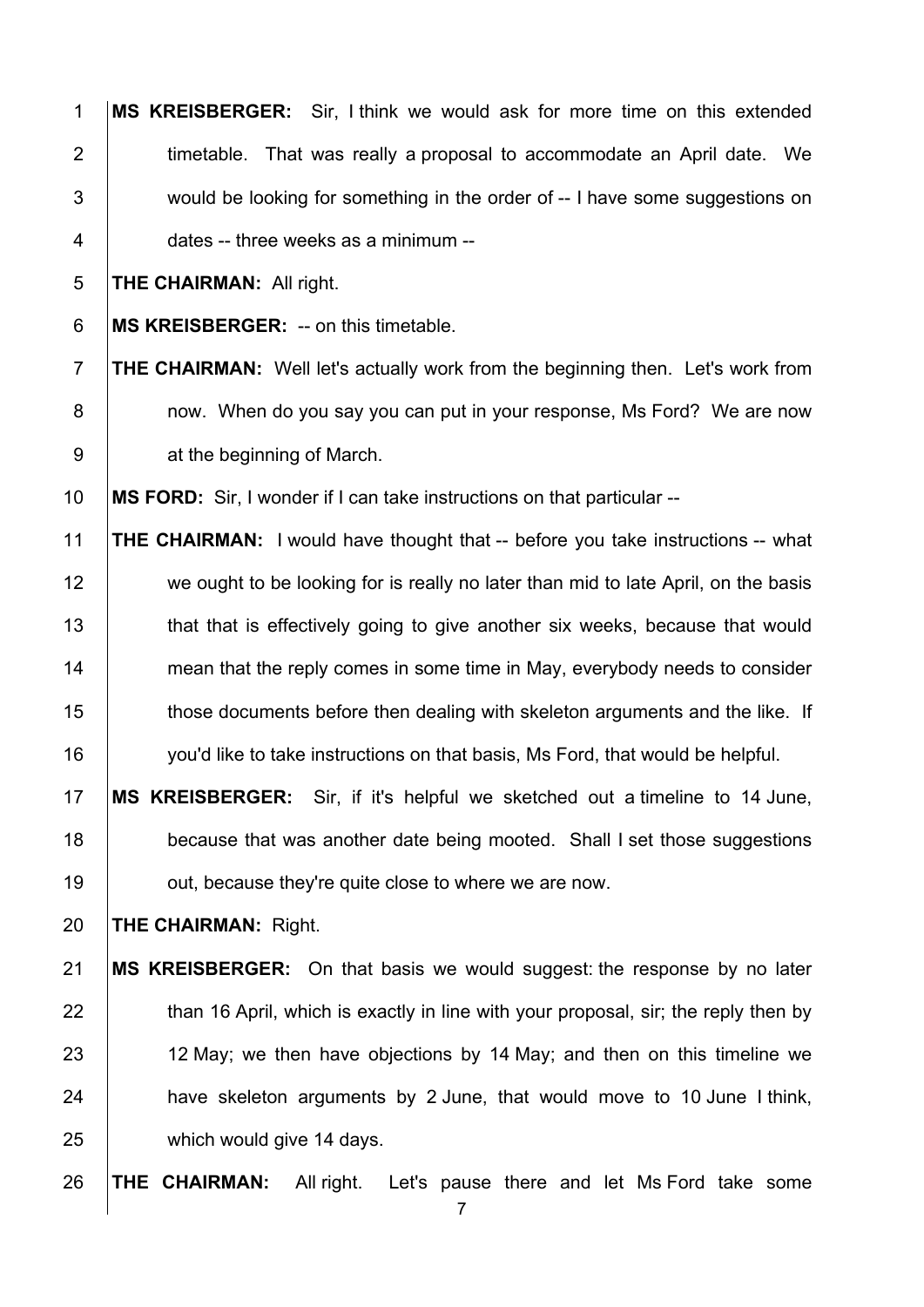1 | instructions.

 **MS FORD:** Sir, we have said in our skeleton at the very at least we would like | mid-April, at the earliest, but in the light of the fact that tribunal is now looking at a hearing towards the end of June, we would suggest that it be more **b** appropriate to go for the end of April. The dates that Ms Kreisberger just 6 Suggested seem to suggest almost four weeks I think, 16 April to 12 May for  $\vert$  the reply. In my submission that can be cut down in order to accommodate 8 a bit more time for us to have our response by the end of April. Obviously, as Ms Kreisberger indicated, the skeleton deadline can now move slightly **because we're looking at a slightly later date.** So in my submission it is **possible to accommodate a response from us at the ended of April.** 

- **THE CHAIRMAN:** Just one moment, please. Just give me one moment. I just want to write down some dates. **(Pause)**
- To what extent does the deadline for objections from anyone else have to factor in in **terms of responses and replies?** Or is that something which is in practice **likely to be absorbed and then come out in skeleton arguments?**

17 | Ms Kreisberger?

 **MS KREISBERGER:** Yes, that's the practice. It's quite usual to have that deadline **19** around the reply deadline, it needn't anticipate it.

 $\vert$  Sir, just whilst you are looking at these dates, we would just say in the ordinary **course the defendant would have 28 days for a full substantive defence and here they are asking for three-and-a-half months after service. That's a very luxuriant timetable, we would say mid-April is a sufficient indulgence.** 

**THE CHAIRMAN:** Right.

 **MS FORD:** Sir, I can address in more detail on the reason why we need more time. 26 I had understood that in a way to have gone by the board, in that we are now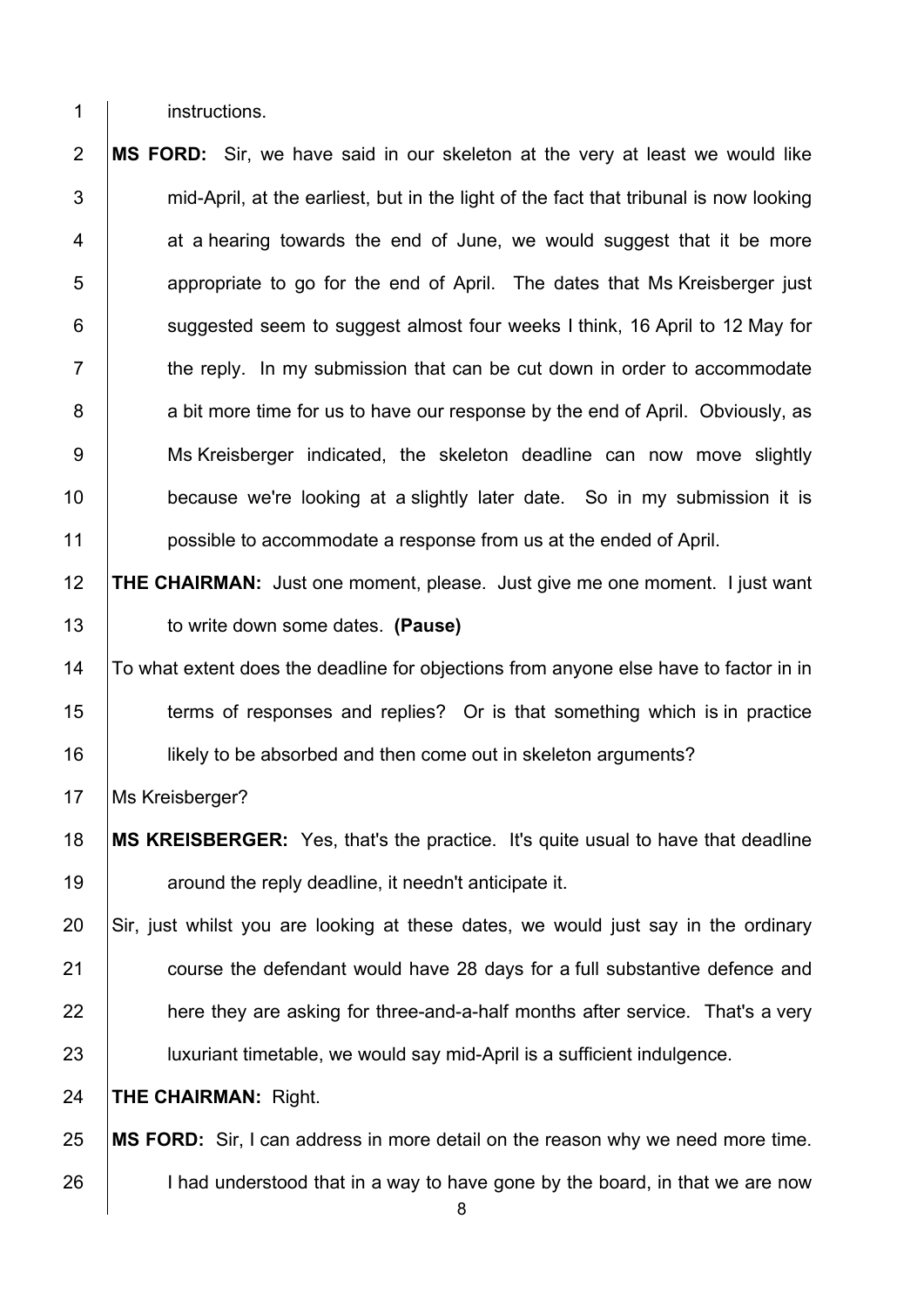looking at a later hearing date. In my submission the later hearing date can **2 accommodate responses from us by the end of April, at the very earliest, if not**   $\parallel$  the beginning of May, and there's no reason to curtail us artificially in these circumstances. **THE CHAIRMAN:** Yes. Well, I think that given where we are on June, I certainly **don't see why we should go into May, because your position was if necessary you could do it by the middle of April.** 8 What we should do in my view is let's have 30 April for BT's response. Let's have 21 days for the reply, which will take one through to Friday -- I'm doing all **these on Fridays -- 21 May.**  Let's just deal with skeleton arguments while we're here. I'm sure my colleagues on 12 the tribunal will agree, I mean I think we need skeleton arguments -- if we had 13 Skeleton arguments two weeks before, it's going to take us through to -- that 14 would be the 10th, wouldn't it? That would be 10 June. Does either Ms Kreisberger or Ms Ford have any problem with the 10 June? **MS KREISBERGER:** No problem, sir, with 10 June. The only concern on our side 17 is that we do have sufficient time for the reply. If we're facing a strikeout **18** application from BT, evidence relevant to that in reply would go in on that date **of 21 May.** I would suggest shortening the time for BT's response, even if it 20 were, say, 25 April -- I'm looking at the wrong month, sorry, 27 April, rather 21 Than the end of that week or 28th. Three weeks is very confined in **circumstances where BT are getting three-and-a-half months. THE CHAIRMAN:** Subject to any objection why don't we put the time for your **Figure** response back to 28 May? **MS FORD:** Sir, that would certainly be preferable from our point of view rather than

26 curtailing our time. I would just add, the notion that a potential strikeout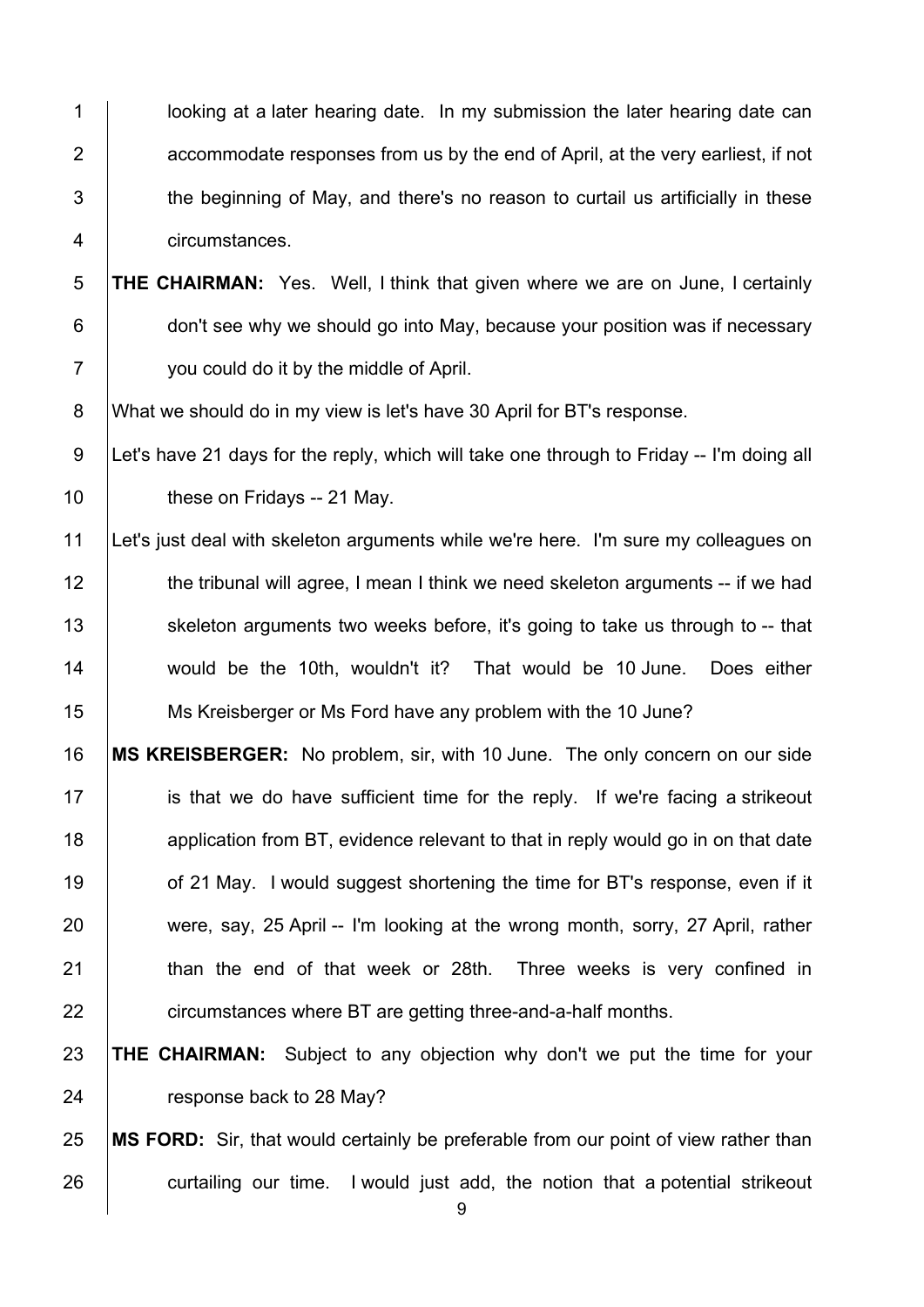1 application in some way increases the work in my submission might be 2 Something of a misunderstanding, in the sense that the strikeout application is  $3$   $\vert$  one of the means by which the tribunal is permitted to consider the merits, but 4 **1** one shouldn't assume that that in and of itself means there's going to be  $\overline{5}$  a massive increase in the amount of material that the tribunal has to consider.

6 **THE CHAIRMAN:** All right. Nonetheless any strikeout application obviously is to be  $7$   $\parallel$  made at the same time as your response to the application itself, that is 8 30 April. That's all on the basis of 4.00 pm, please.

9 I'm going to confer with my colleagues in a minute about all of this, but before I do, 10 would it make sense just to look at the timetable for publicising the 11 | application? Which is at paragraphs 7 to 9 of the draft order. I mean 12 **budge 12** obviously the publicising of the application should be done as early as 13 **possible.** You actually put 9 March, Ms Kreisberger. I think there's no reason 14 to delay that.

15 **MS KREISBERGER:** We are happy to go ahead with that date, the publicity is 16 **c** ready to go, sir.

17 **THE CHAIRMAN:** So 7, 8 and 9 of draft order will be 9 March.

18 We then have to look at objections, the time for making an objection. That could be 19 extended, because I think you were working towards an earlier hearing date 20 **Ms Kreisberger, but on paragraph 10 you have 15 April or 8 April.** 

21 **MS KREISBERGER:** Yes. In the alternative timeline, with a June hearing, we were 22 Suggesting 14 May. I think it makes sense to move that forward to just after 23 28 May, but I will just take instructions but I don't think we would have strong 24 **Feelings about that.** 

## 25 **THE CHAIRMAN:** Before you do that, if it's notified on 9 March and they were to 26 make their objections, if any, six weeks, giving them six weeks, that would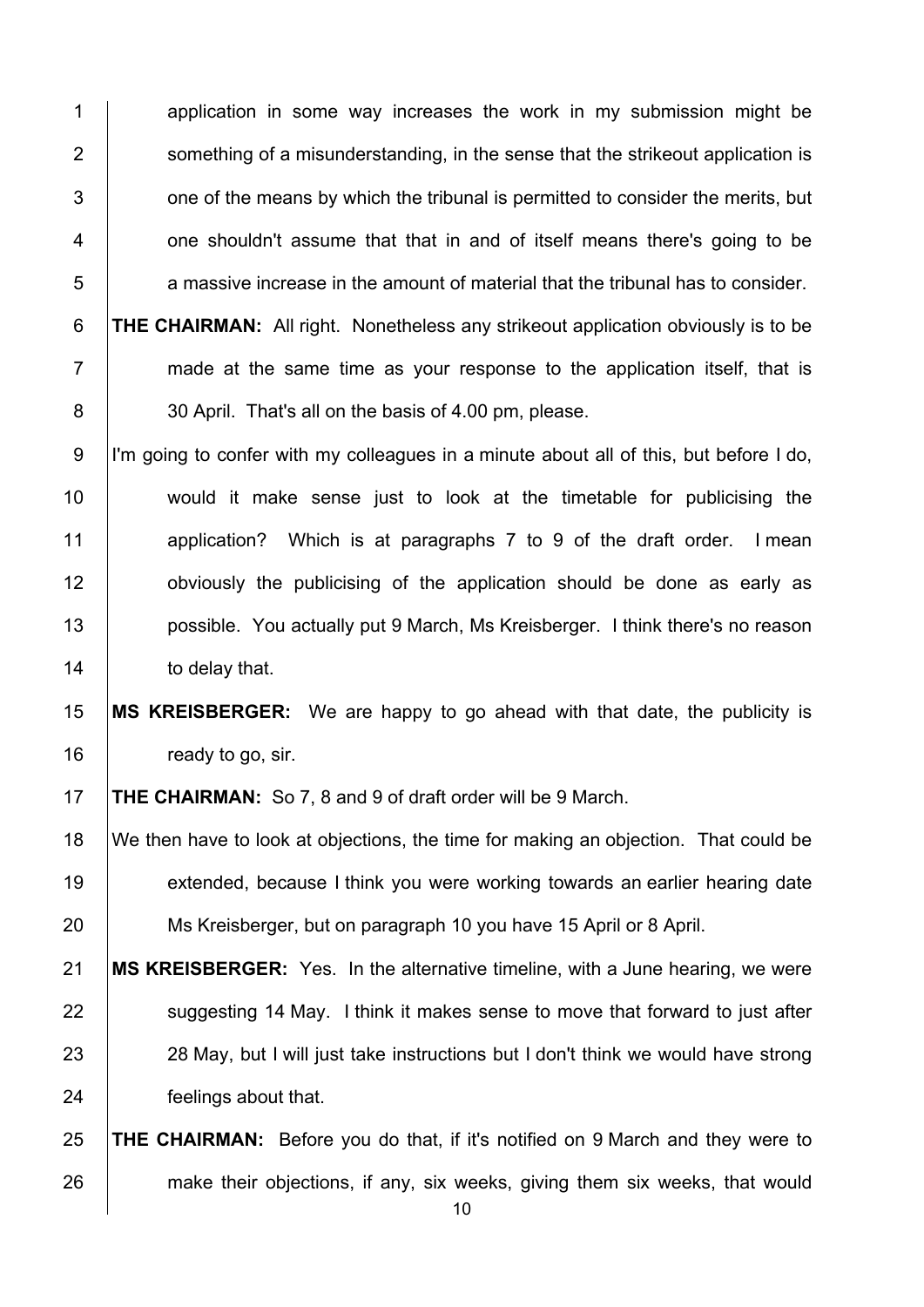1 take one through to I think just a bit later in April, about 23 April I think. But in  $\parallel$  any event, why not go for 23 April? That's clearly six weeks after the original | notification. I bear in mind what's said to be the nature of the users here, but **1** nonetheless I would have thought six weeks is quite sufficient. **MS KREISBERGER:** More than sufficient sir. **THE CHAIRMAN:** Do you have any comment, Ms Ford, any observations on that? **MS FORD:** Not on that point, sir. **THE CHAIRMAN:** Objections by 23 April. It would be same date in paragraph 11 as well. We have dealt with skeleton arguments. The final thing is -- I mean, at the moment I would need some persuading that there **needs to be a PTR here.** We have time to do it. I could make provision on 12 a Friday for it, but I would want to put in the order that if both parties are 13 agreed that no PTR is necessary, they let the tribunal know as soon as **possible before the relevant date.** 15 It will have to be a Friday. All of the responses and the replies are going to be in by 16 the end of April. Skeleton arguments are going to come in the middle of June, 17 that rather suggests that some date towards the end of May. Again, we run up against the holiday period, and skeleton arguments are 14 June. Because 19 I won't be sitting in my trial, what about Friday, 28 May and I give you a listing **of an hour. MS KREISBERGER:** I will just take instructions on that if I may. **(Pause)**  $\sqrt{2}$  Yes, I have the confirmation, that is absolutely fine from our perspective, sir. 28 May **for one hour. THE CHAIRMAN:** From yours, Ms Ford? **MS FORD:** Sir, yes, I also have confirmation that is fine from our perspective as well.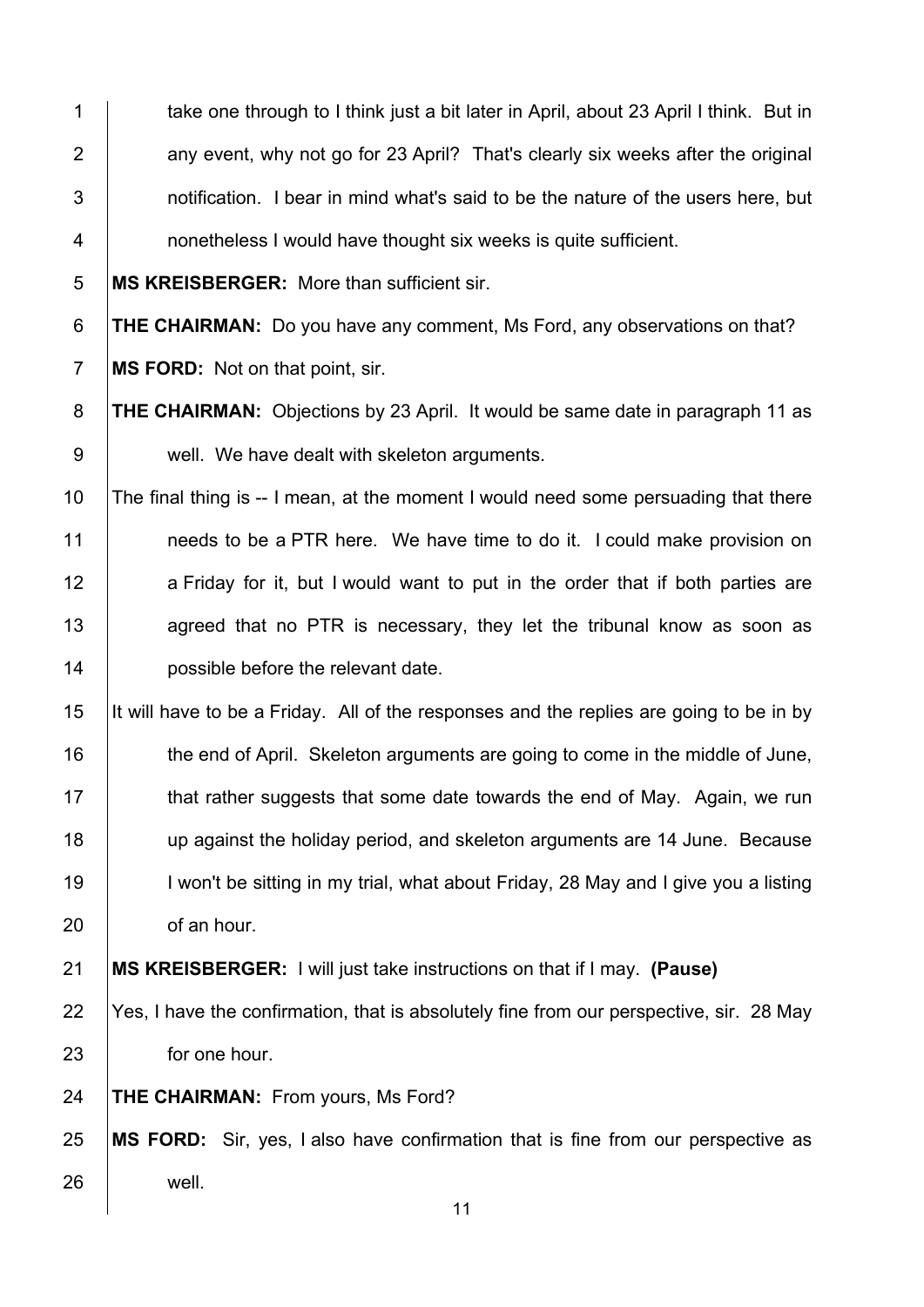| $\mathbf{1}$   | <b>THE CHAIRMAN:</b> Can we then take a pause, please, and I am going to confer with    |
|----------------|-----------------------------------------------------------------------------------------|
| $\overline{2}$ | my colleagues about all of this.                                                        |
| $\mathfrak{S}$ | We should be seen to be leaving the courtroom and we will come back a little later,     |
| 4              | thank you.                                                                              |
| $\sqrt{5}$     | (10.59 am)                                                                              |
| 6              | (A short break)                                                                         |
| $\overline{7}$ | $(11.03 \text{ pm})$                                                                    |
| 8              | <b>THE CHAIRMAN:</b> We are back if you can still hear us. We are agreed about the      |
| 9              | dates that I have floated and that you have agreed to. So all of those will go          |
| 10             | into the order.                                                                         |
| 11             | I think the next thing that we would like to deal with to find out how it's going to be |
| 12             | dealt with is this amendment application.                                               |
| 13             | Ms Kreisberger, you need to unmute.                                                     |
| 14             | <b>MS KREISBERGER:</b><br>Sorry, sir. Just before we move to the amendment              |
| 15             | application, I just wanted to double-check that the date for skeletons is               |
| 16             | 10 June, because there was some reference to 14th as well but I think we                |
| 17             | agreed it was two weeks before the hearing.                                             |
| 18             | <b>THE CHAIRMAN:</b> Yes, it's the 10th. Can I add, please, that we would want the      |
| 19             | agreed bundle to be lodged by Thursday, 3 June, because counsel obviously               |
| 20             | need to have a bundle so you can make proper bundle references. If, which               |
| 21             | I very much hope will not be the case, there is some argument about                     |
| 22             | bundling, that would be a reason for having the PTR the previous Friday.                |
| 23             | <b>MS KREISBERGER: Understood.</b>                                                      |
| 24             | Sir, just so you have it, I just wanted to check that you have our draft directions     |
| 25             | which are at tab 3 of the skeleton arguments bundle.                                    |
| 26             | <b>THE CHAIRMAN:</b> Just a moment. (Pause)<br>12                                       |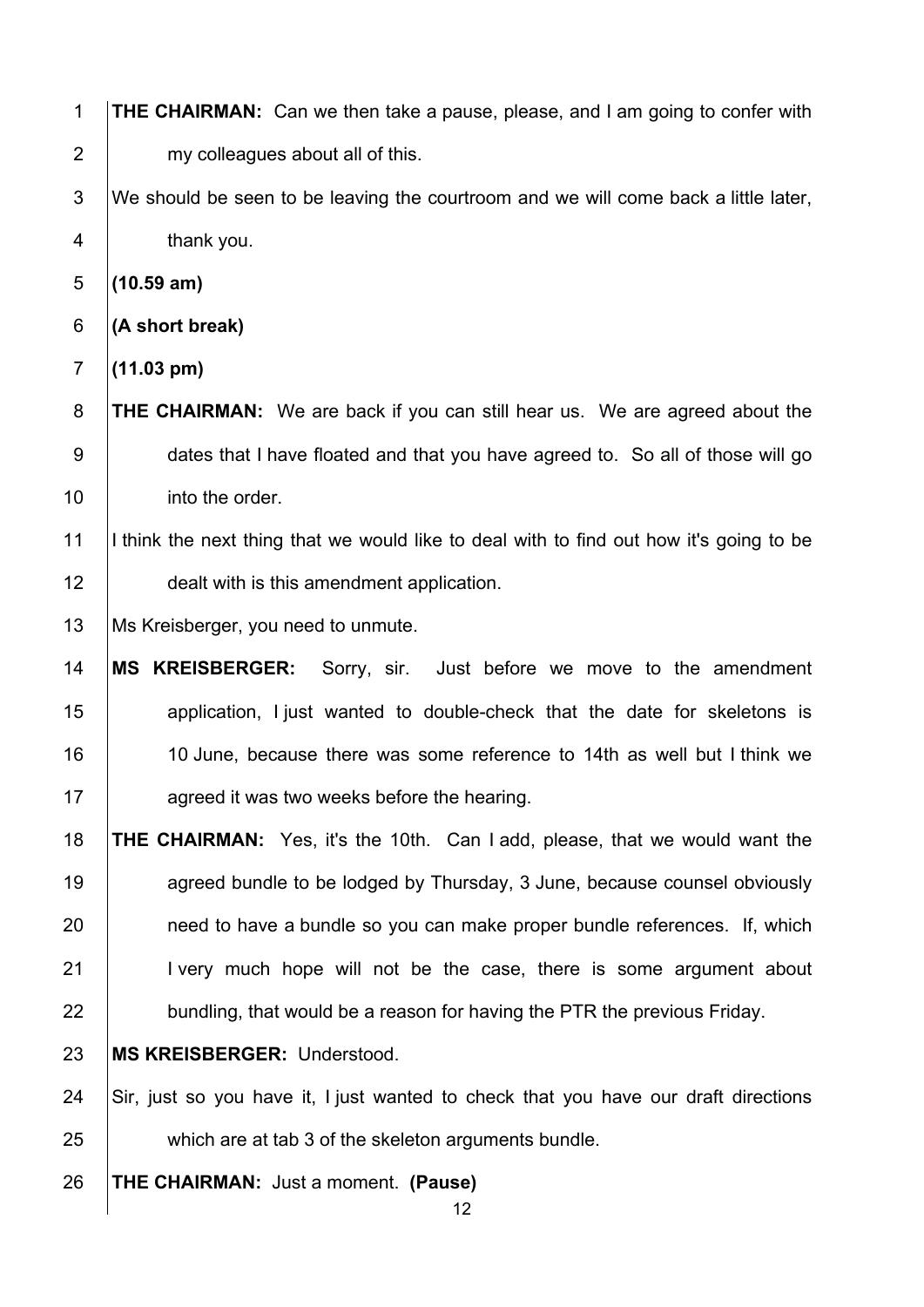- 1 I'm just trying to find the -- I have the skeleton arguments. This is not the same as 2 | vour original draft order, Ms Kreisberger?
- **MS KREISBERGER:** There are some small differences that might be helpful to have to hand.

 **THE CHAIRMAN:** I'm having difficulty accessing the bundles. Wait a minute. No, | no, I have -- just a second -- okay. I have one here, a Word document.

 **MS KREISBERGER:** Yes. I confess I'm looking at a hard copy, but it has three 8 different shades of colours for dates. Those dates are now otiose, we've moved on. I don't refer to it for the dates at all but we do have wording in 10 which might be helpful. At paragraph 5 on the response, which includes **Fig. 2** reference to any strikeout or summary judgment application by BT. So that 12 wording could simply be included. So if we use this version of the draft order.

13 It also addresses the application we're going to turn to in relation to the defendant 14 entity.

## **THE CHAIRMAN:** Right. I'm still having a bit of trouble with this at the moment. Ah, **Fight.** I now have that, just a moment. I have that open. Just the bit about 17 Strikeout/summary judgments that you wanted to --

 **MS KREISBERGER:** That's at paragraph 5, that the respondents file and serve their **Fig. 3** response and any strikeout and/or summary judgment application.

**THE CHAIRMAN:** Just a moment.

- **MS KREISBERGER:** It should be paginated page 50.
- **THE CHAIRMAN:** Sorry, paginated 50?
- **MS KREISBERGER:** Yes, sir, at the top of the page, paragraph 5.
- **THE CHAIRMAN:** My paragraph 5 here is just about response to the CPO application.
- **MS KREISBERGER:** Ah, that's not the correct version by the sounds of it. If it's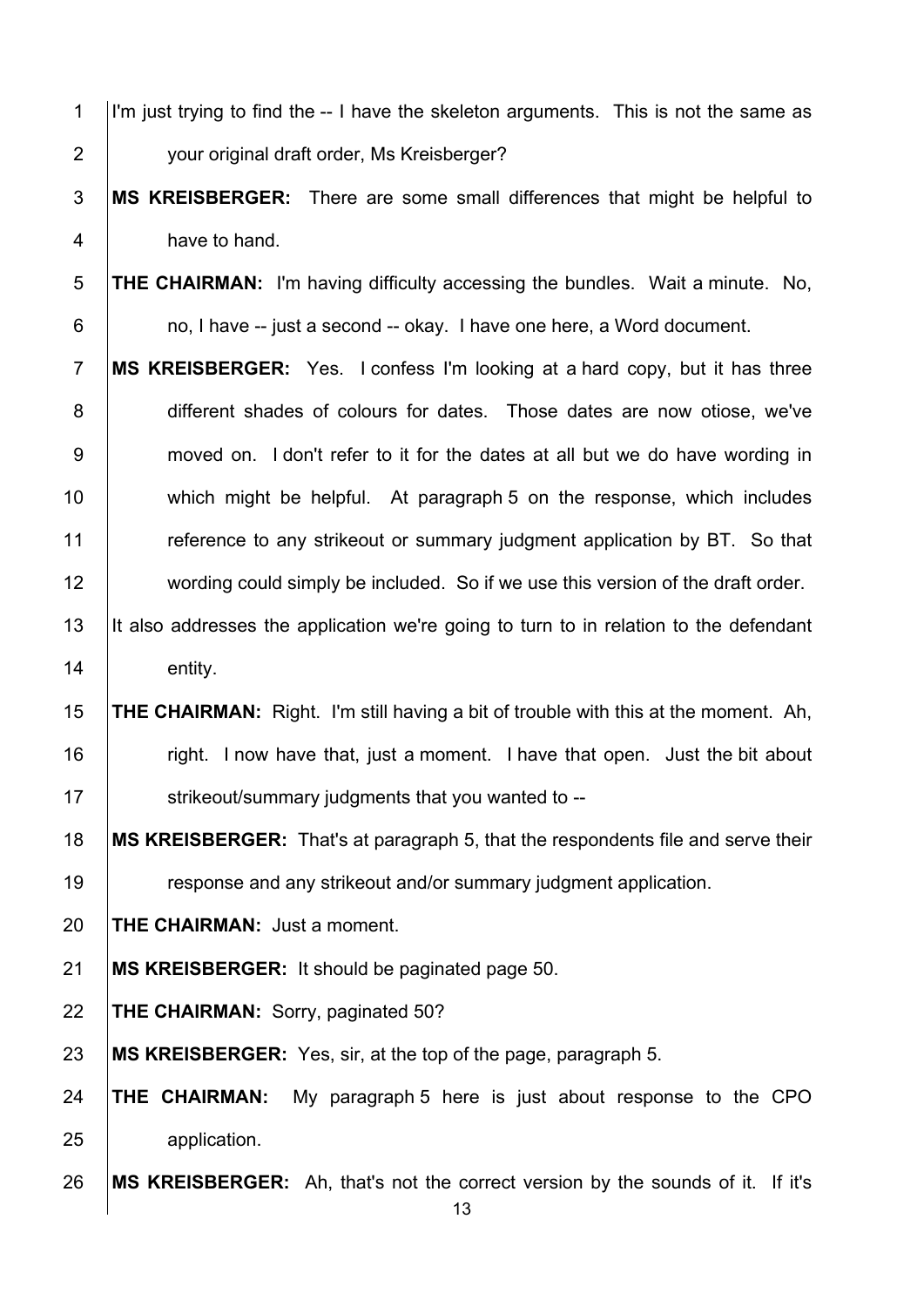1 easier we can circulate it separately.

 **THE CHAIRMAN:** Why don't you circulate it and we can come back to that. That's  $\vert$  iust really an add on to the orders we've already made about timing for any 4 Strikeout application, which is the same as the time for the response. I'm sure we can tweak that if we need to.

 Then we turn to amendment application. I think at this stage purely as a heads up,  $7 \mid$  so I know where we're going with this from Ms Ford, (a) whether they're going 8 to object and (b) if so, whether they are prepared to deal with this today or **b** they say it should be on another occasion. Ms Ford?

 **MS FORD:** Sir, we don't object to the amendments which purport to plead the **Fig. 2** relationship between BT Group Plc and BT Telecommunications Plc, we are **content to accept those amendments and we will plead to them in due course.**  We also don't object to the addition of BT Telecommunications Plc as a party for **purposes of the in-time claims.** 

 We do think that a question arises out of the tribunal's jurisdiction to add BT 16 Telecommunications Plc as a party for the purposes of those claims which 17 may be out of time. I am in a position -- we've added one authority to the **bundle to make that point, I'm in a position to make that point today.** 

**MS KREISBERGER:** Might I help on that?

**THE CHAIRMAN:** Yes.

 **MS KREISBERGER:** I think it's possible that hares have been set running on this. 22 | I should first say we are very grateful that that's now clear that it's not **b** opposed in relation to the bulk of the claim.

24 Mr Le Patourel's position is that all claims are in time. So the claim period begins on 25 1 1 October 2015, they are therefore within the usual six-year time period and there is no issue as to any time bar for the whole of the claim period.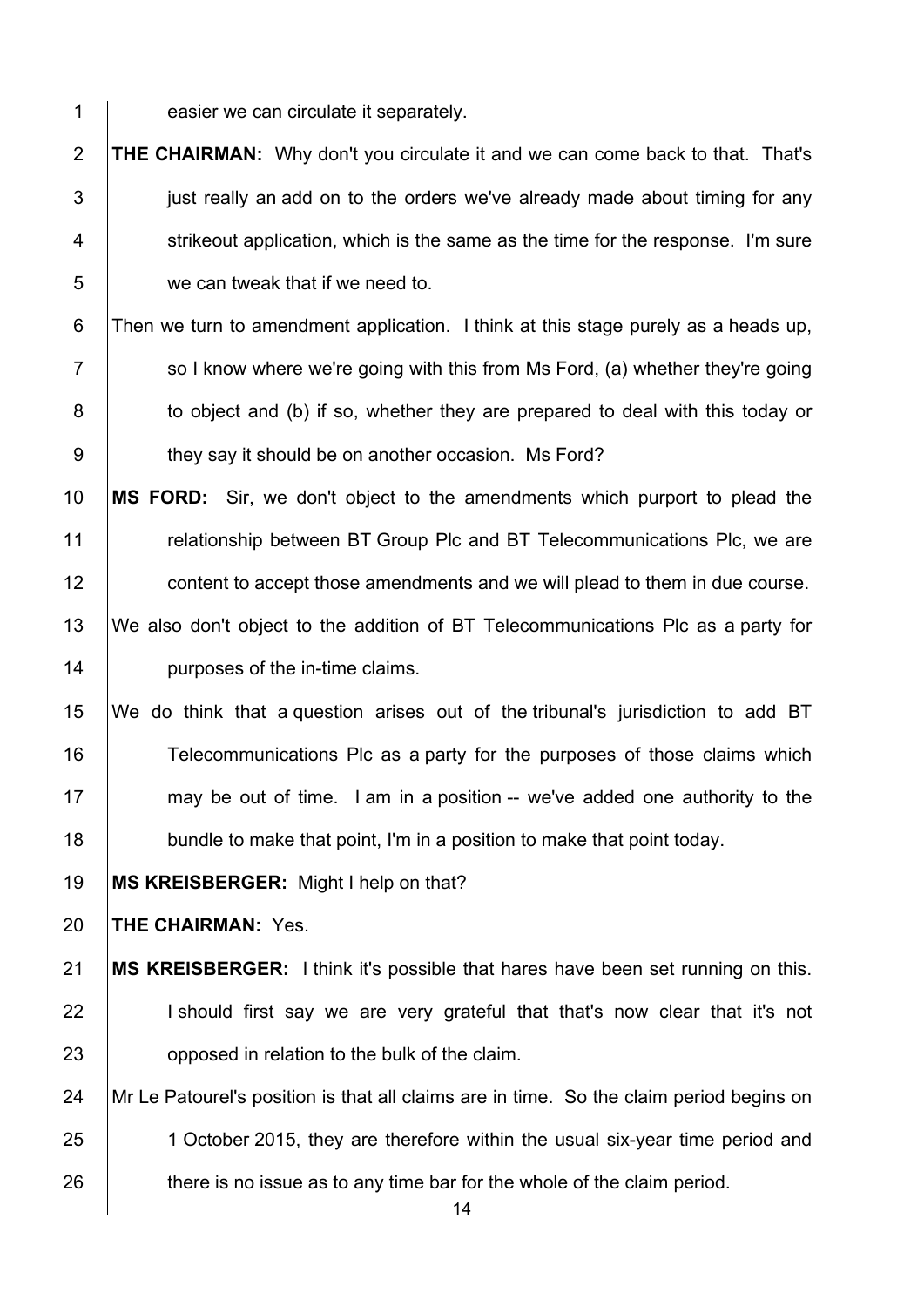Out of an abundance of caution in making this application, in the application in the 2 | Mishcons letter there is a reference to the five-year Scottish limitation period. 3 I do not intend to address you, sir, you might be pleased to hear on that point  $\parallel$  today. But we will in due course say that five-year time bar doesn't apply, if it **is a point made against us. We thought we should just ventilate it, flag it, at this stage, given that we are looking at rule 38.** 

7 Without getting into the substance of this issue, I'll just make two very simple points. 8 We are talking about a tiny fraction of claims here. We have in evidence, it's 9 in the Frontier report, which is the evidence in support of the claim form, that 10 90 per cent of BT's customers were in England & Wales, based on the 11 average population. Just for your note I can give you the reference, that is 12 claim form, bundle 1, tab 3, page 270. But that simply says it's just shy of 13 90 per cent, it's 89.3 I think per cent.

14 So most class members, proposed class members, are in England and Wales. So 15 Scotland is already a tiny proportion. Of those claims, we're then talking here 16 about a six-week period in the context of a claim going back to 17 1 1 October 2015. That would be the difference between January 2016, which 18 **ignor** is five years ago from when the claim form was filed, and March 2016, which 19 is five years ago from today when BT Telecoms is going to be added as 20 a party. We're talking about a six-week period, it's a tiny fraction in the 21 **context of less than 10 per cent of the proposed class members, so this is**  $22$  a very minor issue. We don't think it need trouble you today, sir.

 If any point had been taken against us on limitation, that can be addressed 24 Subsequently, whether at the CPO hearing or after that. It's notable in Merricks that issues of limitation have been pushed off. I think it's just helpful to be clear we don't think this is an issue which should have any material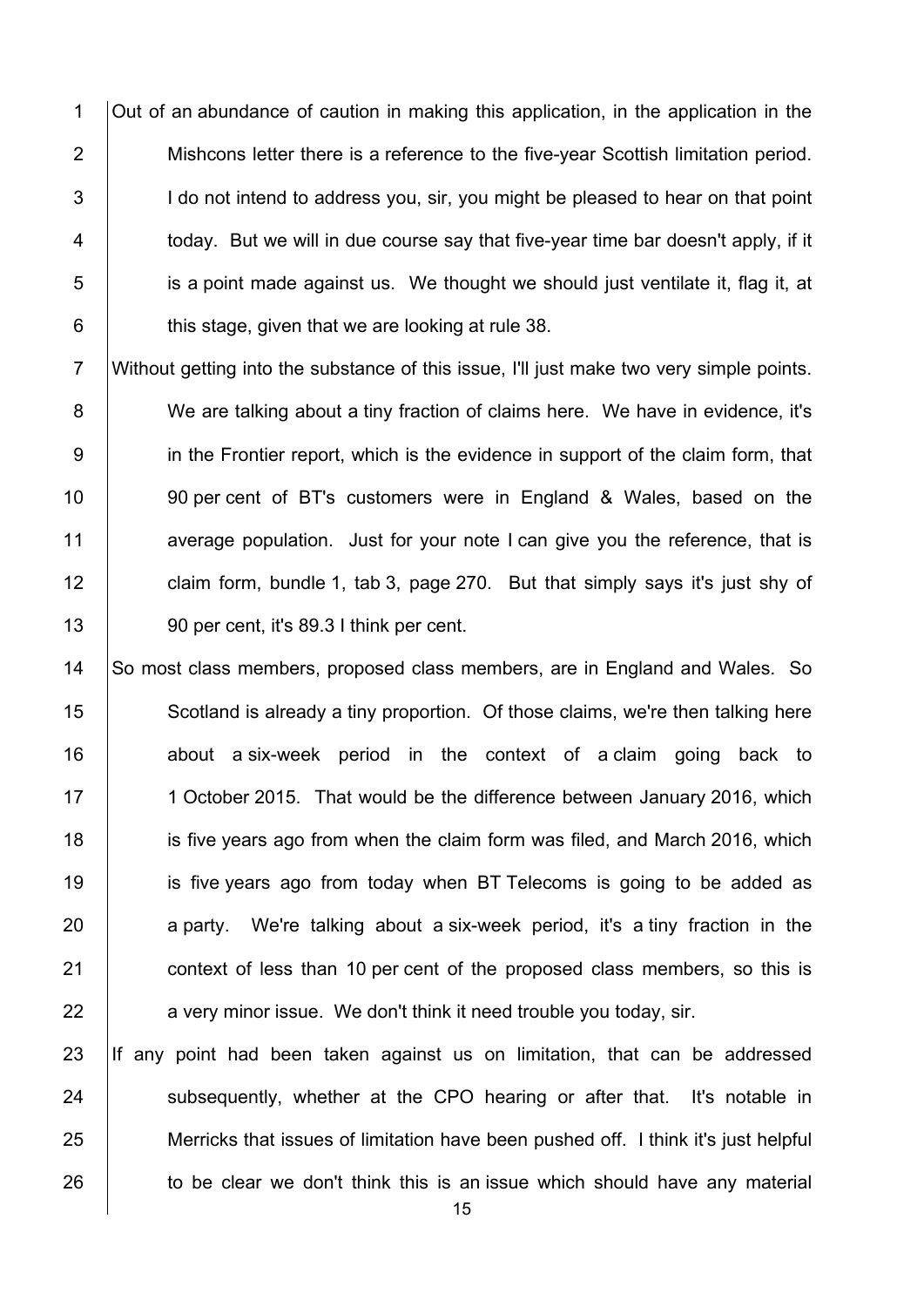**impact on the addition of British Telecommunications Plc.** 

 **THE CHAIRMAN:** The only problem is a technical one, which certainly in the High Court would be one which of course is I give permission to amend, then 4 the doctrine of relation back means that the claim is deemed to have started against both defendants on the date when the claim form was issued. So you | might have a six-week advantage, that's what it boils down to.

 $\vert$ There's a simple and a longer way of dealing with it. The simple way to deal with it is 8 you can adopt a form of wording which says that effectively in relation to (indistinct audio) part of a claim where as at today's date a claim would be 10 time-barred, they're still entitled to take that point in their substantive defence. Because if you don't do that they can't, because it will automatically be 12 deemed to be six years before when the claim was issued, rather than **Solut** six years out. Does that make sense?

 **MS KREISBERGER:** Sir, I think if that was a simple way of cutting through it that would be an attractive and pragmatic approach.

 **THE CHAIRMAN:** Yes. What it would mean is if BT took the point, and they would 17 be entitled to take the point, is that of this very small minority of Scottish 18 claimants, if there's a CPO and if they win at the end of the day then they are **going to get six weeks less worth of damages than anybody else.** 

 **MS KREISBERGER:** Yes, if Group Plc is struck off the claim, is no longer 21 a defendant, because of course this only applies in relation to British Telecommunications Plc.

- **THE CHAIRMAN:** That's true. If you are right on your arguments that the existing respondent is liable in any event, whatever happens about the influence **defendant it won't matter.** And you will be entitled -- well.
- **MS KREISBERGER:** Precisely.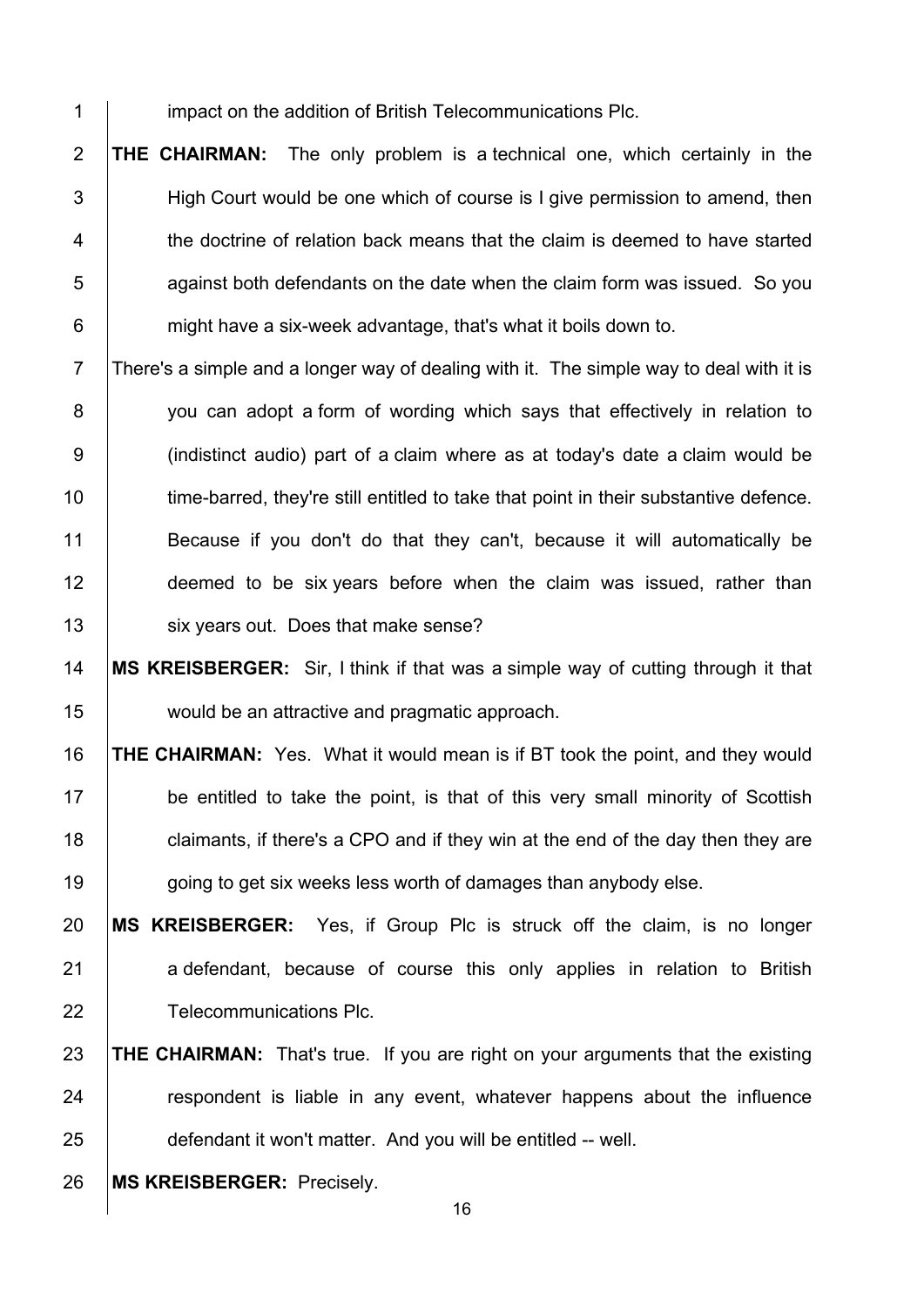**THE CHAIRMAN:** I'm sure that you and Ms Ford can agree a form of wording.

2 Does that seem sensible Ms Ford?

 **MS FORD:** Sir, we certainly wouldn't want to lose the benefit of any limitation period 4 that may have expired, and that might appear to deal with that point.

 However, there is a concern about the jurisdiction of the tribunal to permit **1** an amendment in circumstances where the limitation period has expired. The  $\vert$  tribunal only has power to do that in certain circumstances. In our submission **that is not satisfied in relation to those claims where the time bar has already** 9 expired.

I can take the tribunal to the relevant  $-$ 

 **THE CHAIRMAN:** We have done the same as the court, because this point about **jurisdiction arose in the High Court as well and there is a decision -- which** 13 | I don't have in front of me -- in the Commercial Court where they said that 14 Sometimes it's done by agreement, the sort of formula that I've suggested, but 15 there is definitely dicta somewhere to the effect that the court can make such **an order.** But I don't have it in front of me.

 Isn't the alternative, which boils down to the same thing, the court obvious has 18 jurisdiction, this is a continuing claim, the court obviously has jurisdiction in **Figure 19** relation to matters that are complained of from six years ago from today, 20 there's no argument about that. It's only about the earlier period. So if you **put something in the order to the effect that -- so the court has jurisdiction to** 22 deal with all of this, except insofar as the amendment to add the party would **purport to deal with the first six weeks.** 

**MS KREISBERGER:** Precisely, sir.

- **THE CHAIRMAN:** That's the limit of the jurisdictional objection.
- **MS FORD:** Sir, that's entirely correct. That is the limit of it.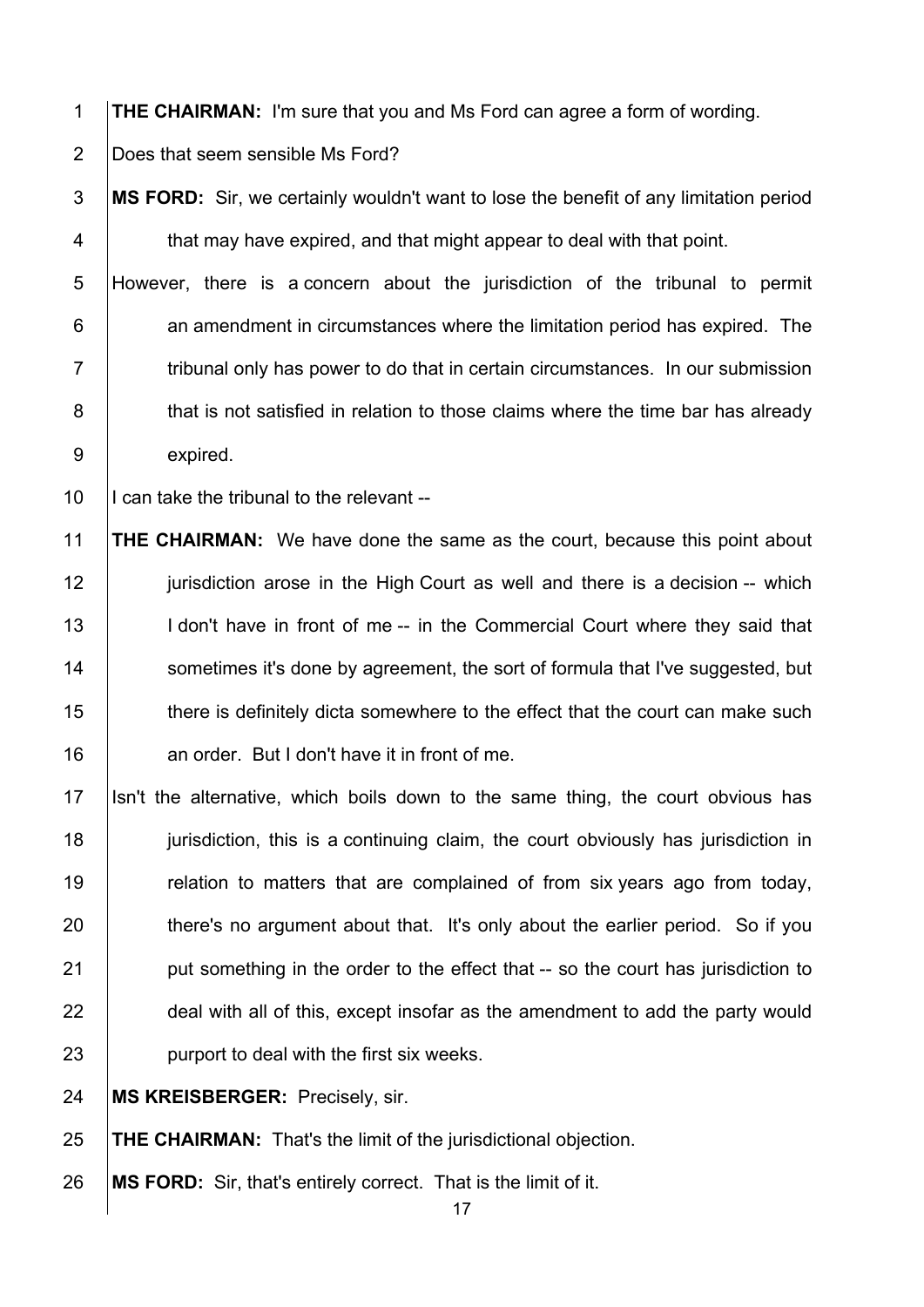**THE CHAIRMAN:** What we would be doing -- I mean it's defining the six-week point, | but you are entitled to take it, would be that permission to amend would be  $\vert$  granted -- to add the defendant, save so far as that defendant is concerned 4 with any claim of the Scottish claimants that arose before whatever it is, 4 March 2016. It's another way of expressing the same point. But that would **deal with it, won't it, Ms Ford?** 

**MS FORD:** That would deal with it, sir, yes.

 **THE CHAIRMAN:** It just means we now know that those claimants will lose six 9 weeks of their claim insofar as it is made against the new defendant.

 **MS KREISBERGER:** Sir, I hesitate to interrupt, but we don't concede this point. It's **1** not our position that there is a five-vear time bar. It's only if that point is taken **12** against us, we don't want to get into arguments about limitation today. Our 13 | principal position is that the usual six-year limitation period applies in 14 Scotland, England, Northern Ireland and Wales. If that's opposed, we will **make our arguments on that.** 

 **THE CHAIRMAN:** Can't you build that into the order as well? That it's granted -- **permission to amend to add this defendant, save insofar as (a) there is a five-18** not six-year time bar, and (b) if so, any part of that claim which would have 19 expired more than five years since the date of this order. That means BT 20 have to establish that there is a five-year applicable time bar, and if that's not agreed the court will determine it. But if they do it will then follow that those **Six weeks will disappear.** 

 **MS KREISBERGER:** Sir, I'm grateful. I think it can certainly be addressed with 24 some formulation.

 **THE CHAIRMAN:** Otherwise we're going to expend a great deal of heat and light on  $\qquad$  this.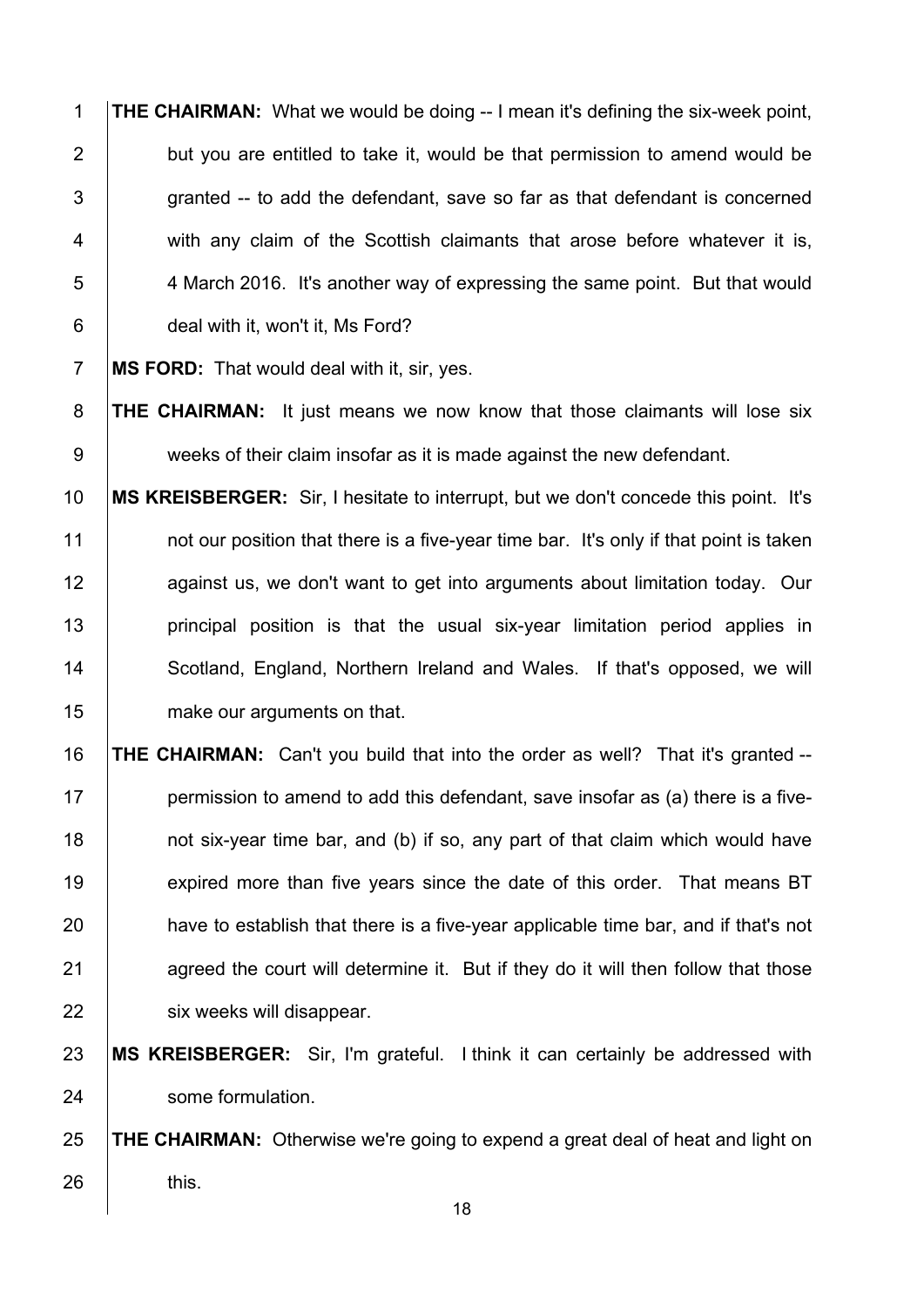What do you say, Ms Ford?

**MS FORD:** Sir, it sounds like a (indistinct audio) to that effect.

 **THE CHAIRMAN:** Good, well I'm now going to rely upon the good sense of both of you to draft something about that. I'm very grateful to BT for, in substance, **b** agreeing to those amendments.

6  $\vert$  On the agenda, I wanted to mention -- I know it's a point which BT say if necessary  $\parallel$  they will take at the application for the CPO, but what about this ATE 8 insurance question that is being raised, the direct indemnity et cetera? As 9 | I read it, the latest was that the claimants said they were going to provide 10 Something and the defendant said well they've sent that but we are not quite 11 Sure what is happening. Are you able to enlighten us a bit, Ms Kreisberger? **MS KREISBERGER:** Sir, I am not, because I have the expert here, Nicholas Bacon

- **QC** will address you on these matters.
- **THE CHAIRMAN:** Yes.

15 | Mr Bacon.

- **MR BACON:** Yes, very good morning to you, sir.
- **THE CHAIRMAN:** Good morning.

 **MR BACON:** Yes, there has been quite a bit of activity behind the scenes in terms **19** of correspondence over, broadly speaking, a point is taken by BT as to the 20 adequacy of the ATE policies. Harbour, as you know an extraordinarily 21 well-established funder, has taken a view to cut through a lot of this an indemnity could be provided, much in the same way they have provided in 23 the past in security for costs type applications in the High Court.

 Yesterday a draft was sent over to Simmons & Simmons of a proposed deed of undertaking, it's in a supplemental bundle that has been prepared for you, sir, 26 this morning. It's a bundle of -- at least mine is headed "2B, additional CMC".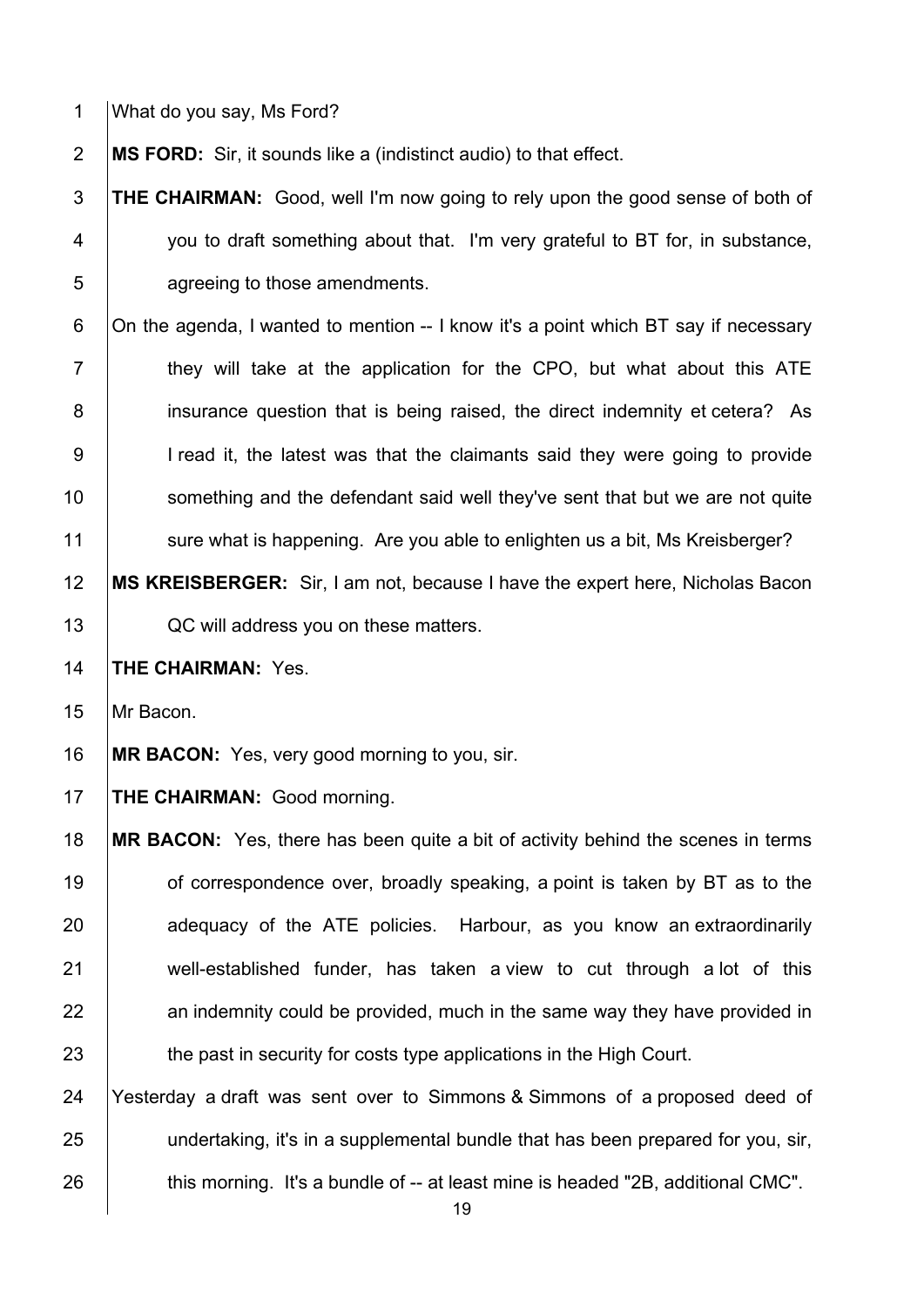1 It's at tab 10 of that bundle, section 1. If I may just say, sir, it's formulaic in the sense  $2 \mid$  that it's based upon an accepted undertaken that has been given in the past,  $3$  | most recently in the Ingenious group litigation, of which you will be aware, it 4 Was accepted by the Commercial Court and the defendants in that case as 5 being an adequate way through very, very similar arguments, not quite the 6 Same because it's security for costs in terms of the Commercial Court, but  $7$  | here as you know from the authorities, the jurisprudence, the test are pretty 8 | similar.

9 I don't criticise my learned friend Ms Ford if she's not in position to give indication, 10 **but it would be helpful to know -- because she has only heard it recently, but** 11 I I do commend it to the court as a way through pretty much all of the funding 12 **problems, which would mean that we wouldn't be occupied in July with sort of** 13 these matters, important as they are, and they can be a detraction.

14 **THE CHAIRMAN:** Unless Ms Ford wants to address me I don't propose to say any 15 more about it today, I just wanted to have a sort of progress report. Obviously 16 it needs to be dealt with one way or the other if the claimant is right that what 17 the undertaking that's provided is clearly sufficient, and the defendants still run 18 an argument about it they'll be at risk on costs if they lose the argument. On 19 the other hand, if there are proper concerns they have that need to be 20 **addressed then they should be addressed.** 

21 | I don't think I want to make any directions about it, we just have to try and get on and 22 **deal with that issue.** 

# 23 **MR BACON:** Quite, sir. Thank you for that. I think that is the appropriate way to  $24$  | proceed. As I say, this has been relatively last minute but we were hoping to 25 try and crystallise the issues and try and resolve as much as we can in 26 advance of the July date with the need to plead anything out.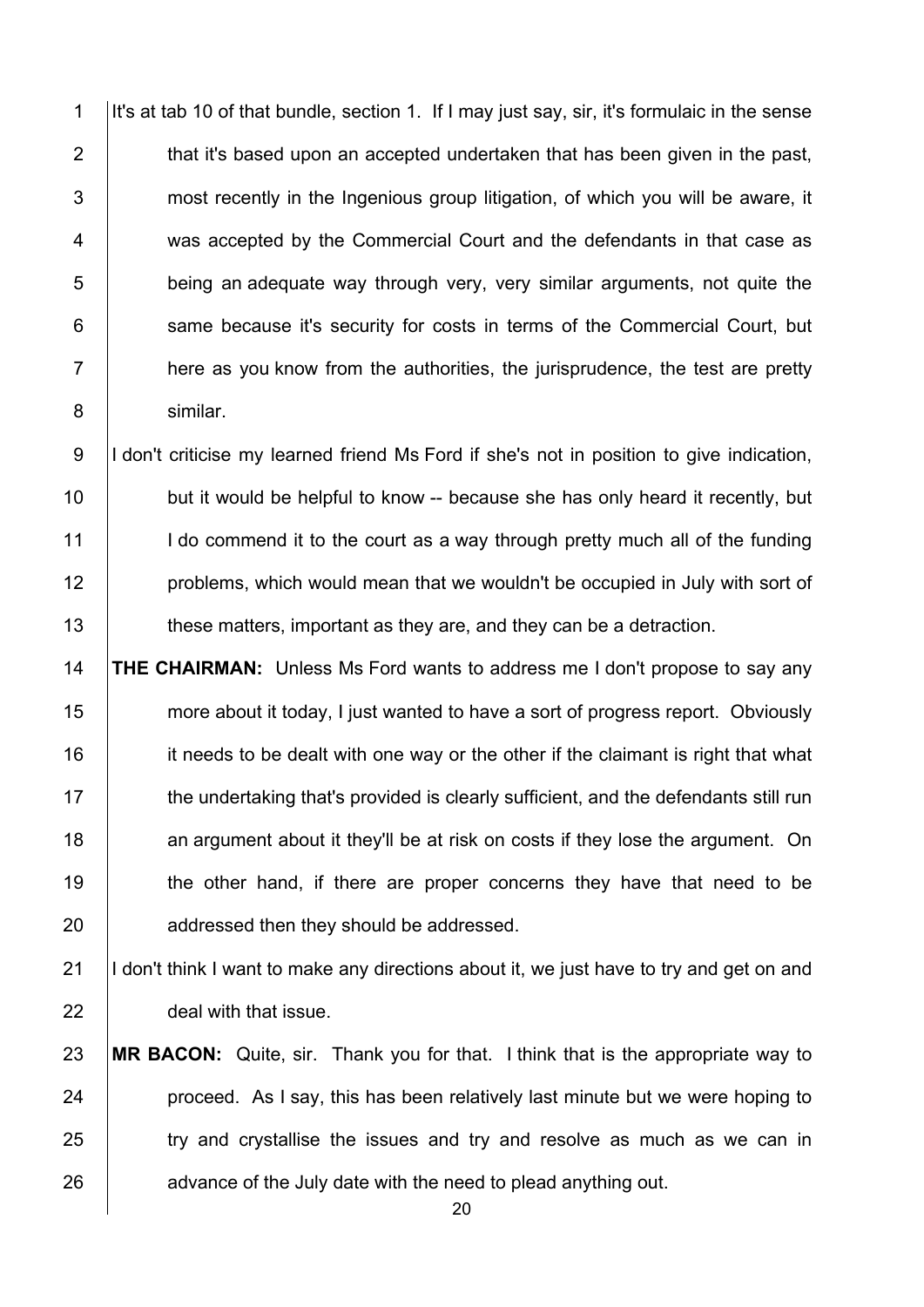- **THE CHAIRMAN:** What I perceive to be the final two matters, which may be related, **i** is the claimants' application for disclosure and the proposed confidentiality 3 T<sub>im</sub> ing. which I think is now by consent. Ms Kreisberger, do you want to address **me on either or both of those? MS KREISBERGER:** Yes. I'm grateful, sir. I think happily both matters are agreed, so we have the agreed form of the confidentiality ring order in the bundle. 7 | I hope I'm right in saying this is page 18 of the skeleton bundle. **THE CHAIRMAN:** The latest version of that, which came through yesterday, I have 9 Somewhere in hard copy. Yes, I have that. **MS KREISBERGER:** The terms of that, sir, are agreed. Unless you had any **questions on the formulation, I think that can simply be ordered in this form. THE CHAIRMAN:** Yes. **MS KREISBERGER:** Then in terms of disclosure, we have asked for unredacted 14 versions of four of the Ofcom documents and Ms Ford has helpfully indicated **that they are content to provide those.**  If we go to our draft directions, again at page 48, we have the date in there at **paragraph 2 and that provides for 9 March.** So unless Ms Ford has any points **Fig. 2** or difficulty with that date we could proceed with disclosure. **MS FORD:** Sir, I'm just waiting for confirmation about the date in particular. The position is we have no objection in principle to providing these documents. 21 We are just liaising with Ofcom. And the reason we do that is because we've 22 given undertakings to keep the confidential versions confidential, and so it's **necessary for us to liaise with Ofcom in order to disclose them.** I'm just awaiting current indication as to whether we envisage there should be any | problem with that date, and I am told it should be fine. **THE CHAIRMAN:** Does that mean that disposes of the disclosure in the
	-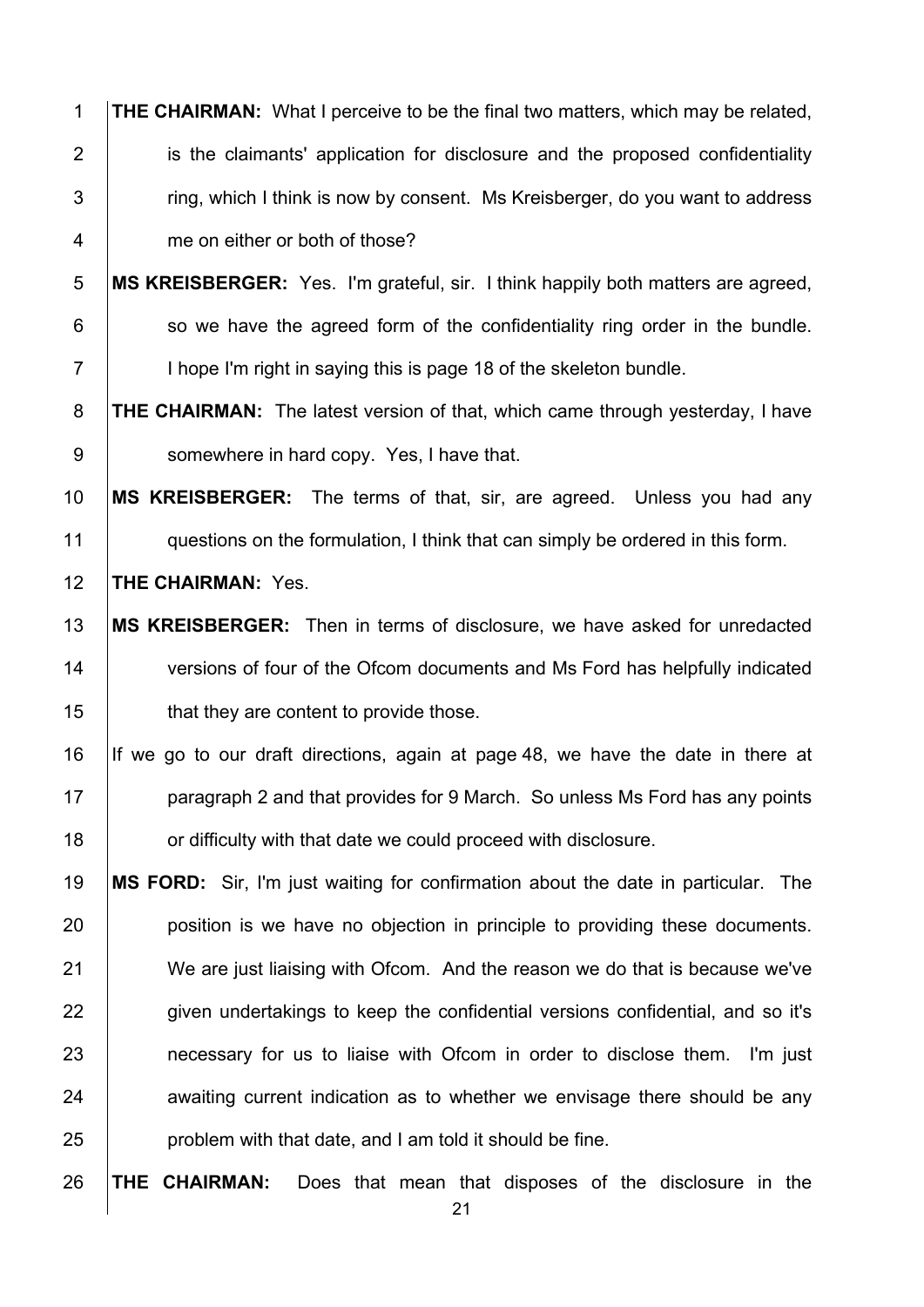| 1              | confidentiality items on the agenda?                                                 |  |
|----------------|--------------------------------------------------------------------------------------|--|
| $\overline{2}$ | MS KREISBERGER: It does, sir. They can then be ordered in that form.                 |  |
| 3              | <b>THE CHAIRMAN:</b> Right. We don't have anything else.                             |  |
| 4              | Is there anything else from your side, Ms Kreisberger?                               |  |
| 5              | MS KREISBERGER: I will just check with those metaphorically sitting behind me        |  |
| 6              | that that is my menu. (Pause)                                                        |  |
| $\overline{7}$ | Sir, I'm grateful. We don't have anything further.                                   |  |
| 8              | THE CHAIRMAN: Thank you.                                                             |  |
| $9\,$          | Ms Ford?                                                                             |  |
| 10             | MS FORD: Sir, nothing further from us either.                                        |  |
| 11             | THE CHAIRMAN: Thank you very much indeed. We've managed it within an hour.           |  |
| 12             | I am extremely grateful to both of you for your very helpful approaches. I don't     |  |
| 13             | need to confer on what we've just done now.                                          |  |
| 14             | We will conclude the hearing now and the tribunal will look forward to a copy of the |  |
| 15             | draft order as soon as possible please. Thank you.                                   |  |
| 16             | MS KREISBERGER: I'm grateful, sir, thank you.                                        |  |
| 17             | (11.30 am)                                                                           |  |
| 18             | (The hearing concluded)                                                              |  |
| 19             |                                                                                      |  |
| 20             |                                                                                      |  |
| 21             |                                                                                      |  |
| 22             |                                                                                      |  |
| 23             |                                                                                      |  |
| 24             |                                                                                      |  |
| 25             |                                                                                      |  |
| 26             | 22                                                                                   |  |
|                |                                                                                      |  |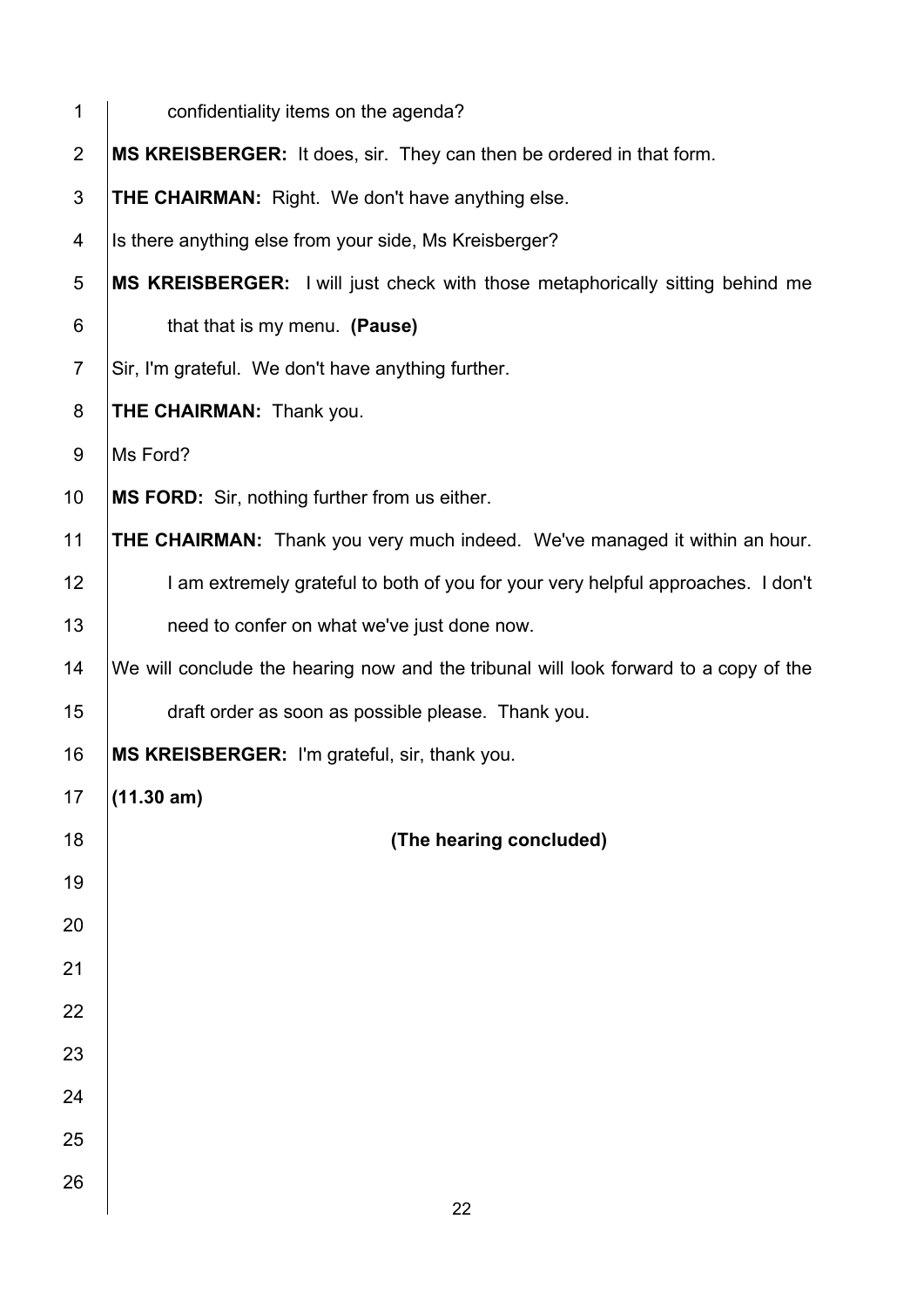| 1  |  |
|----|--|
| 2  |  |
| 3  |  |
| 4  |  |
| 5  |  |
| 6  |  |
| 7  |  |
| 8  |  |
| 9  |  |
| 10 |  |
| 11 |  |
| 12 |  |
|    |  |